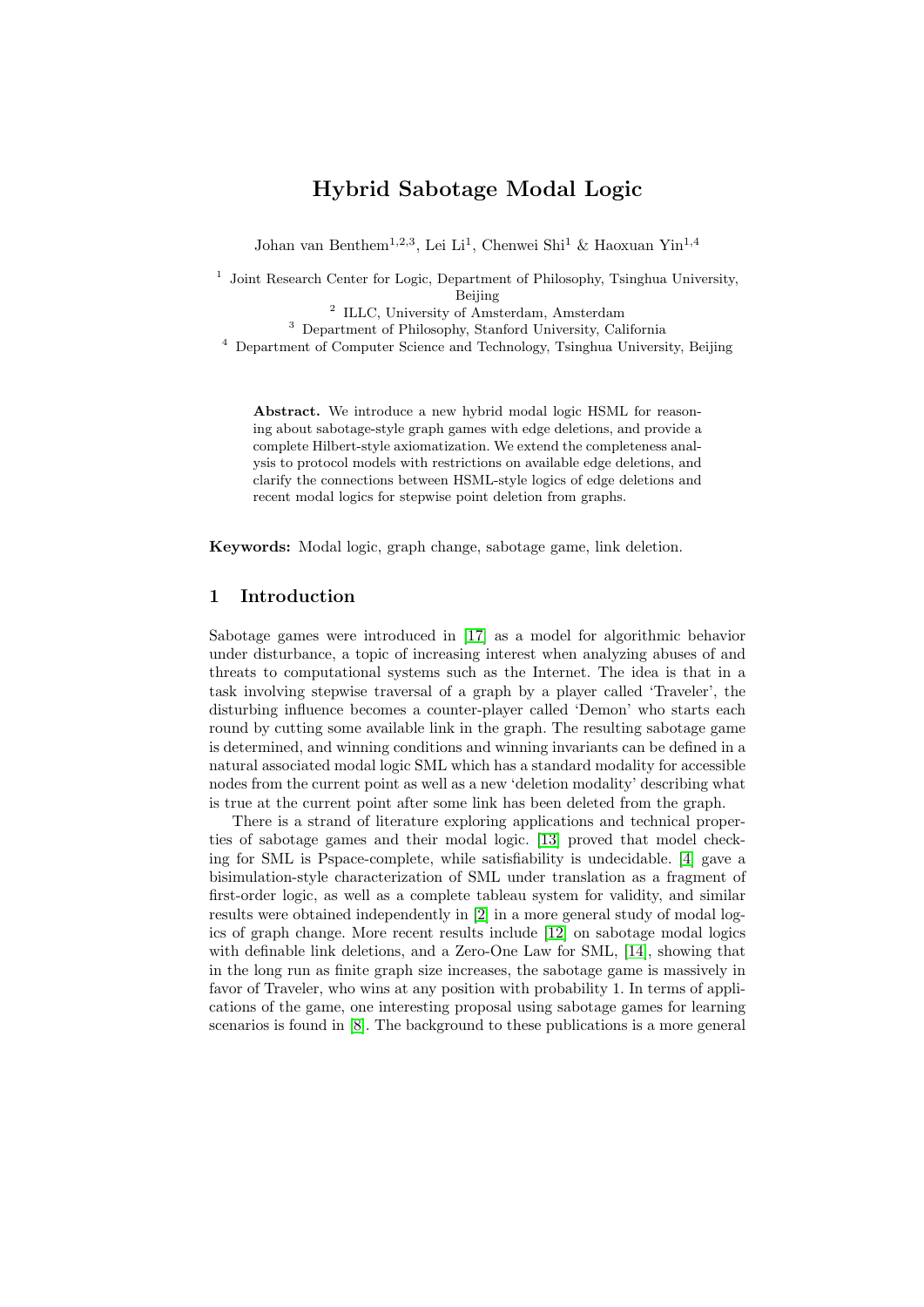investigation of the connections between modal logics and existing or newly designed graph games, advocated in the programmatic paper [\[21\]](#page-24-5), with concrete case studies in [\[26,](#page-25-0)[9\]](#page-24-6) on 'poison games', and [\[15\]](#page-24-7) on modal logics of fact change.

A natural and straightforward issue left open in this literature is a Hilbertstyle axiomatization of SML, which would be useful for actual standard reasoning about sabotage games or related dynamic scenarios. Such an axiomatization must exist by the known effective translation of SML into first-order logic, but finding a concrete workable proof system has turned out surprisingly difficult. The present paper fills this gap, at least for a mild hybrid modal extension of the original SML language called HSML, and explores some broader implications of this result. The technique used for our completeness theorem stems from a recent axiomatization of a basic modal logic MLSR for stepwise object deletion (or alternatively, of 'quantification without replacement') in [\[22\]](#page-24-8), that we adapt to the sabotage setting, and simplify considerably.

Once we have the connection between the standard semantics of SML and the proof system in our completeness proof, a natural follow-up question arises. Can one modulate this relationship between semantics and proof system so as to get completeness for other natural semantics for modal logics of graph change? We show how this can be done for a new *'protocol version'*, [\[11\]](#page-24-9), of SML that restricts the available deletions for the Demon. Next, we turn to the general issue of relating modal logics for deleting edges and for deleting vertices from graphs. We embed the sabotage logic HSML faithfully into MLSR by encoding edge deletion as vertex deletion, and also provide a partial converse. We end with identifying a few further topics that seem amenable to our style of analysis, including interpolation for HSML and axiomatizing its schematic validities.

Relation to DEL For readers familiar with dynamic-epistemic logic(DEL), [\[23\]](#page-24-10), [\[5\]](#page-23-2), [\[18\]](#page-24-11), an analogy may be helpful. A system like 'public announcement logic' (PAL) has modalities for actions  $\varphi$  of deleting all points that satisfy  $\neg \varphi$  from a given graph model. PAL is decidable thanks to 'recursion axioms' that push dynamic modalities through complex postconditions. However, if we perform deletions step by step, we get the above logic MLSR which is undecidable, [\[22\]](#page-24-8), since arbitrary sequences of deletions require storage in an unbounded memory, a device allowing for encoding of undecidable computational problems. The situation is similar with link deletions. There are complete and decidable dynamicepistemic logics for uniform definable link cutting (an example of such a system occurs in the Appendices to this paper), but in contrast, SML and HSML maintain sequences of arbitrary stepwise link deletions that require memory, and thus incur higher complexity. Even so, research questions about SML show many similarities with those for PAL and MLSR. One might even think that the link deletion case is essentially the same subject as the point deletion case, but more precise information on the true connections will be found in Section 5 below.

Relation to hybrid modal logic In this paper, we employ devices from hybrid logic, [\[3\]](#page-23-3), to boost the expressive power of the original sabotage modal logic just enough to allow for a Hilbert-style axiomatization. However, this choice of a surplus is not unique. We focus on nominals plus the @-operator as a convenient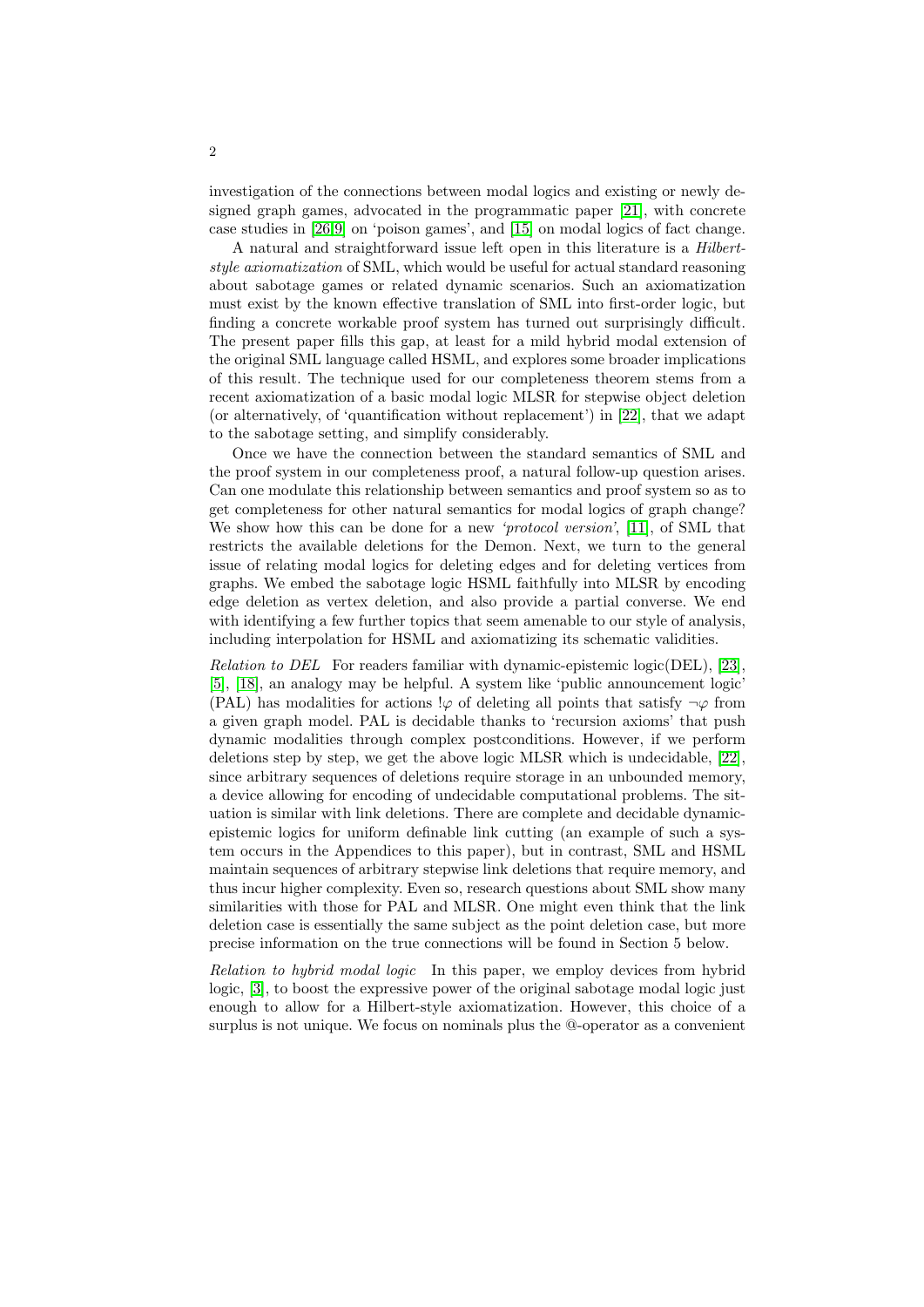syntax, but a version of SML extended with nominals and global existential and universal modalities would also be worth investigating. Moreover, we just determine the most general logic of the above games. Sabotage logics for specific classes of graphs may well be axiomatizable using further proof-theoretic techniques from hybrid logic, such as those presented in [\[7\]](#page-24-12). Finally, one could also turn the tables, and in the spirit of [\[2\]](#page-23-1), view our results from a hybrid perspective as exploring fragments of the full first-order language that arise as hybrid languages are enriched with modalities for various forms of graph change.

## 2 Hybrid Sabotage Modal Logic

#### 2.1 Language and semantics

We start by introducing the basic notions of the system HSML. For details of modal logic that we do not explain, we refer to [\[6\]](#page-23-4).

**Definition 1 (Language).** Let Prop =  $\{p,q,r,\ldots\}$  be a nonempty countable set of propositional variables disjoint from a nonempty countable set of nominals Nom =  $\{a, b, c, d, \ldots\}$ . The hybrid modal sabotage language HSML is defined over the set of atoms Prop  $\cup$  Nom by the following grammar:

 $\varphi ::= a \mid p \mid \perp \mid \neg \varphi \mid \varphi \wedge \varphi \mid \Diamond \varphi \mid \blacklozenge \varphi \mid @_{a} \varphi$ 

**Definition 2** (Model). A model  $\mathfrak{M} = (W, R, V)$  for HSML is a standard modal relational model with worlds W, accessibility relation R and valuation function  $V$ , subject to the condition that  $V$  assigns singleton subsets of  $W$  to nominals.

Definition 3 (Truth conditions). The semantics of HSML is as follows:

| $\mathfrak{M}, w \models a$                    |     | iff $w \in V(a)$                                                                                         |
|------------------------------------------------|-----|----------------------------------------------------------------------------------------------------------|
| $\mathfrak{M}, w \models p$                    |     | iff $w \in V(p)$                                                                                         |
| $\mathfrak{M}, w \models \mathbb{Q}_a \varphi$ |     | iff $\mathfrak{M}, v \models \varphi$ where $V(a) = \{v\}$                                               |
| $\mathfrak{M}, w \models \neg \varphi$         |     | iff not $\mathfrak{M}, w \models \varphi$                                                                |
| $\mathfrak{M}, w \models \varphi \land \phi$   |     | iff $\mathfrak{M}, w \models \varphi \text{ and } \mathfrak{M}, w \models \phi$                          |
| $\mathfrak{M}, w \models \Diamond \varphi$     | iff | $\mathfrak{M}, v \models \varphi$ for some v with Rwv                                                    |
|                                                |     | $\mathfrak{M} = (W, R, V), w \models \blacklozenge \varphi$ iff there is a pair $(u, v) \in R$ such that |
|                                                |     | $(W, R \setminus (u, v), V), w \models \varphi.$                                                         |

The deletion diamond modality of SML and its universal dual  $\blacksquare = \neg \blacklozenge \neg$ describes effects of cutting arbitrary links, one at a time, allowing one to express, e.g., winning patterns for Traveler in sabotage games by modal combinations  $\blacksquare \lozenge$ . For more on the expressive power of this device, cf. [\[4\]](#page-23-0).

However, using nominals, we can define still more, in particular, the following useful operator describing the effect of cutting a specific named link:

$$
\langle a|b\rangle\varphi:=(@_{a}\Diamond b\wedge\blacklozenge(@_{a}\neg\Diamond b\wedge\varphi))\vee(@_{a}\neg\Diamond b\wedge\varphi)
$$

Informally, this formula says that after cutting a possibly existent link between the world named "a" and the world named "b",  $\varphi$  will hold. The first disjunct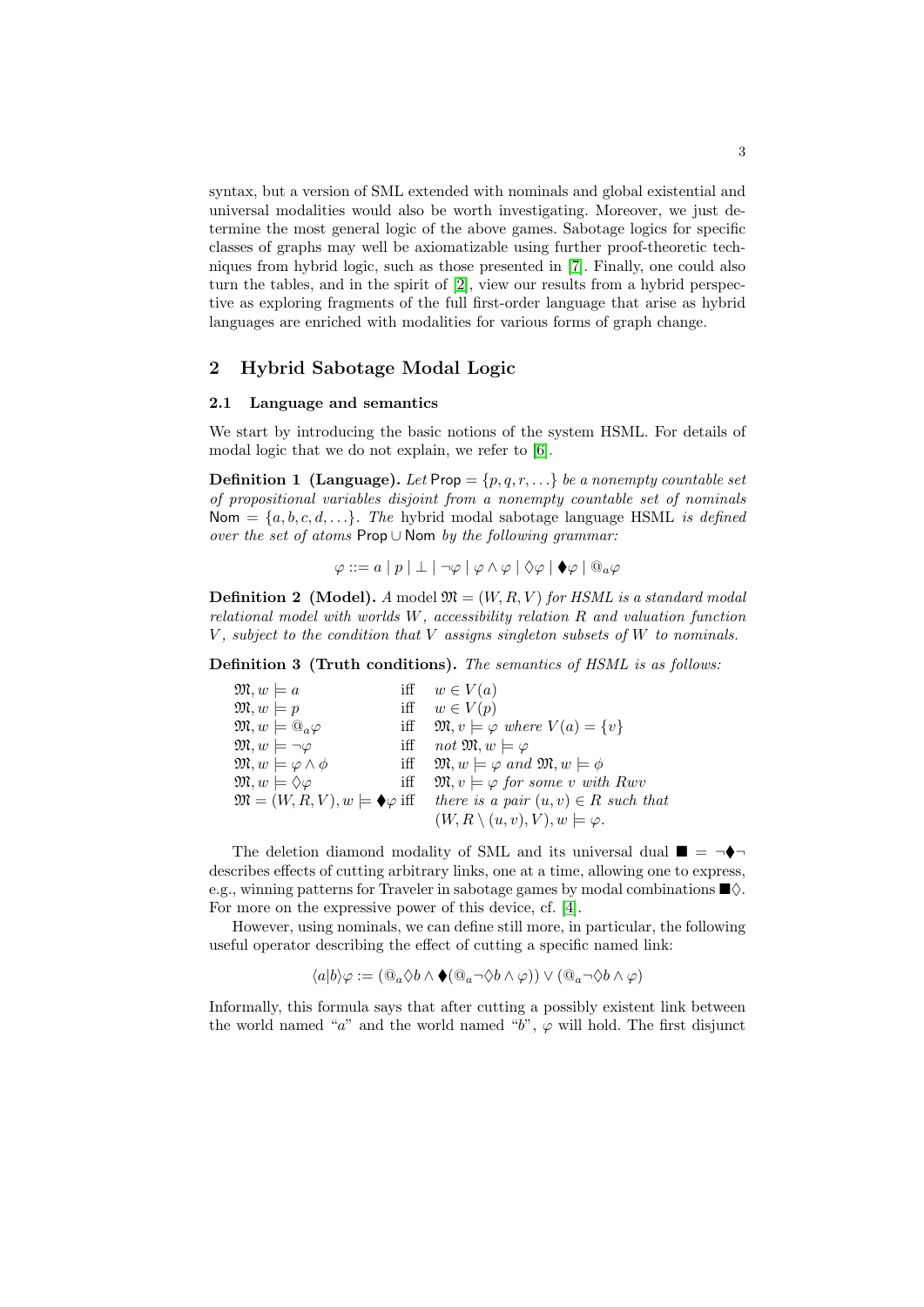describes the effects of actually cutting such a link, the second disjunct takes care of the case that no link connected a and b. Formally, let  $\mathfrak{M} = (W, R, V), \mathfrak{M}^{(a|b)} =$  $(W, R^{(a|b)}, V)$ , where  $R^{(a|b)} = R \setminus \{(u, v) | \mathfrak{M}, u \models a \text{ and } \mathfrak{M}, v \models b\}$ . Unpacking the above truth conditions, it is easy to see that the following holds:

<span id="page-3-2"></span> $\textbf{Fact 1 }\mathfrak{M}, w \models \langle a|b \rangle \varphi \textit{ iff } \mathfrak{M}^{(a|b)}, w \models \varphi.$ 

In what follows, we will often need finite sequences of link cuts, and accordingly, we will use the notation  $\mathfrak{M}^{(a|b)_n}$  for the model  $(((\mathfrak{M}^{(a_1|b_1)})^{(a_2|b_2)}) \cdots )^{(a_n|b_n)}$ and  $\langle a|b\rangle_n\varphi$  for the formula  $\langle a_1|b_1\rangle \dots \langle a_n|b_n\rangle\varphi$  when  $n \geq 1$ . Moreover, in the special case of  $n = 0$  we let  $\mathfrak{M}^{\overline{(a|b)}_n}$  denote  $\mathfrak{M}$  while  $\overline{\langle a|b \rangle}_n \varphi$  denotes  $\varphi$ .

#### 2.2 A proof system for HSML

Using our named link-cutting device, we now present the proof system HSML in Table [1.](#page-4-0) Its first module consists of standard axioms and derivation rules from the minimal modal logic with hybrid additions, [\[3\]](#page-23-3), the second module is the usual minimal modal logic for the sabotage modality, the third module contains dynamic-epistemic style recursion axioms for definable link cutting, because of which the logic is not closed under uniform substitution, and the fourth module contains the crucial derivation rule connecting the deletion modality and the named link cutting modality.<sup>[5](#page-3-0)</sup>

The first two modules drive standard modal completeness arguments, the third and fourth capture the arbitrary deletion modality  $\blacklozenge$ . In particular, the finite prefixes of deletions in the rule schema (B-Mix) allow for reasoning about models arising from an initial one after finite histories of link cutting.<sup>[6](#page-3-1)</sup>

For an illustration of how one can work with this calculus, we derive a few inference rules and theorems in the above proof system. Some of these principles will be useful in our proof for the strong completeness of **HSML** in Section 3.

**Fact 2** Replacement of Equivalents:  $\frac{\varphi \leftrightarrow \psi}{\langle a|b\rangle\varphi \leftrightarrow \langle a|b\rangle\psi}$  can be derived in HSML.

*Proof.* First note that the monotonicity rule for  $\blacklozenge$  :  $\frac{\varphi \to \psi}{\blacktriangle}$  $\overline{\mathbf{\bullet}\varphi\rightarrow\mathbf{\bullet}\psi}$  is a derivable rule since  $\blacksquare$  is a K operator. Next, we derive  $\langle a|b\rangle\varphi \to \langle a|b\rangle\psi$  from  $\vdash \varphi \to \psi$ .

- 1.  $\vdash \varphi \rightarrow \psi$  (assumption)
- 2.  $\vdash (\mathbb{Q}_a\neg \Diamond b \land \varphi) \rightarrow (\mathbb{Q}_a\neg \Diamond b \land \psi)$  (from 1 by the propositional logic CPL)
- 3.  $\vdash \blacklozenge(\mathbb{Q}_a\neg \Diamond b \land \varphi) \rightarrow \blacklozenge(\mathbb{Q}_a\neg \Diamond b \land \psi)$  (from 2 and the distribution rule for  $\blacklozenge$ )
- $4. \vdash (\mathbb{Q}_a \Diamond b \land \blacklozenge (\mathbb{Q}_a \neg \Diamond b \land \varphi)) \rightarrow (\mathbb{Q}_a \Diamond b \land \blacklozenge (\mathbb{Q}_a \neg \Diamond b \land \psi))$  (from 3 and CPL)

<span id="page-3-0"></span><sup>5</sup> We will often make tacit appeals to a proof rule of Replacement of Equivalents in what follows, but this is derivable in the system HSML as presented here.

<span id="page-3-1"></span><sup>&</sup>lt;sup>6</sup> In the logic PAL, finite sequences of announcements can be compressed to one by the Composition Axiom. However, it is easy to show that no such compression is possible in HSML, unless we define complex modalities for simultaneous link cuts.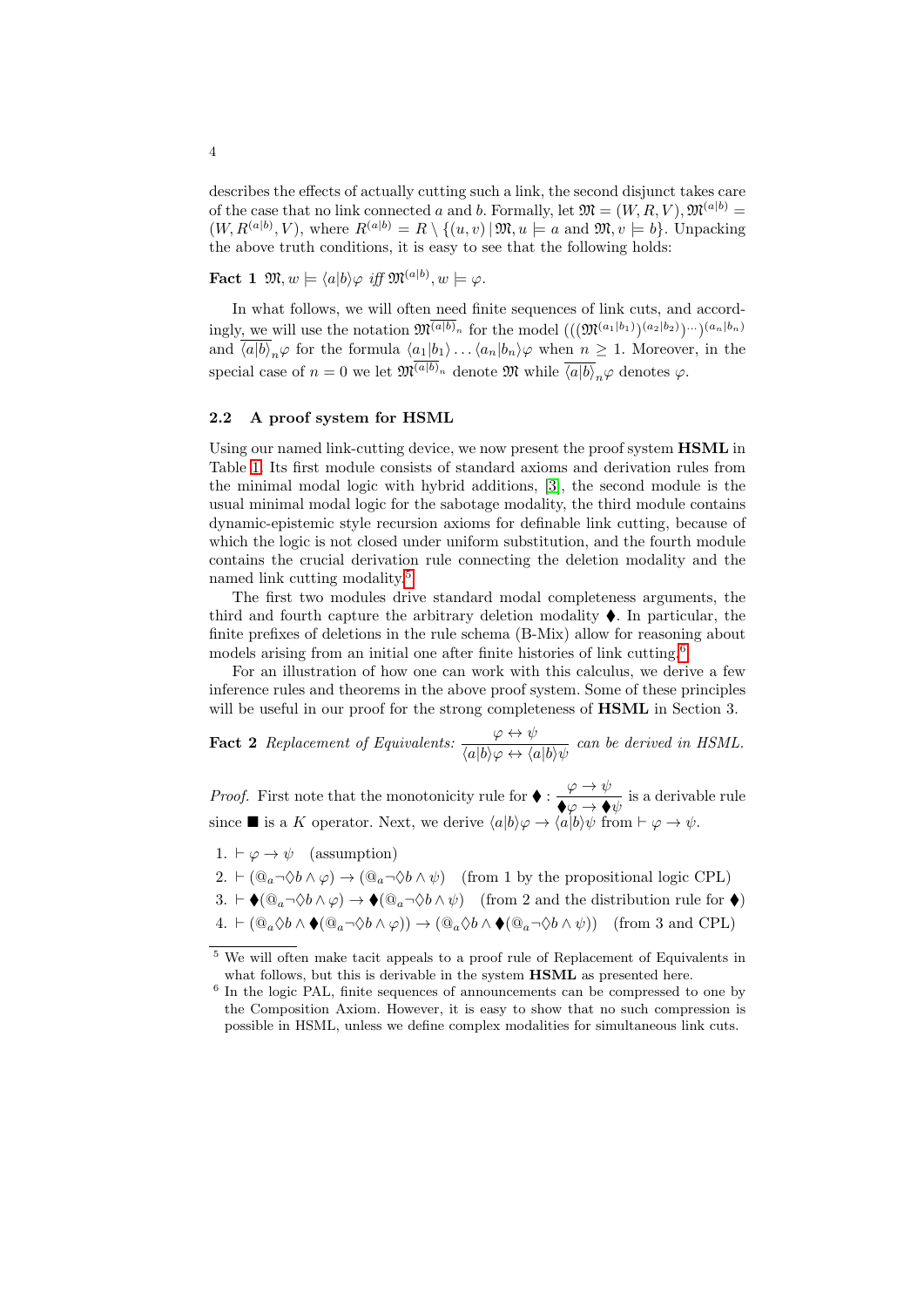#### Axioms and rules for basic hybrid modal logic

All tautologies of classical propositional logic, plus Modus Ponens (CPL) All axioms of the minimal modal logic for  $\Box$ , plus the Necessitation Rule

Axioms and rules of hybrid logic for  $@_a$ :  $@_{a}(\varphi \to \psi) \to (@_{a}\varphi \to @_{a}\psi), \quad a \wedge @_{a}\varphi \to \varphi$  $@_{a}\varphi \leftrightarrow \neg @_{a}\neg \varphi, \quad a\wedge \varphi \to @_{a}\varphi, \quad @_{a}a, \quad @_{a}b \leftrightarrow @_{b}a$  $@_{a}b\wedge @_{b}\varphi\rightarrow @_{a}\varphi, \quad @_{b}@_{a}\varphi \leftrightarrow @_{a}\varphi, \quad \Diamond @_{a}\varphi\rightarrow @_{a}\varphi$  $(Name): \frac{c \to \varphi}{\varphi}(c \notin \varphi), \quad (Nec): \frac{\varphi}{\mathbb{Q}_a \varphi}$  $(Paste): \frac{@_{a}\Diamond b \land @_{b}\varphi \to \delta}{@_{a}\Diamond \varphi \to \delta}$   $(b \notin \varphi, \delta \text{ and } a \text{ are distinct from } b)$ 

Distribution Axiom for  $\blacksquare$   $(\phi \to \psi) \to (\blacksquare \phi \to \blacksquare \psi)$ Necessitation Rule for  $\blacksquare$ 

## $\varphi$  $\overline{\blacksquare\varphi}$

#### Recursion axioms for  $\langle a|b \rangle$

 $\langle a|b\rangle c \leftrightarrow c \quad \langle a|b\rangle p \leftrightarrow p \quad \langle a|b\rangle \neg \varphi \leftrightarrow \neg \langle a|b\rangle \varphi \quad \langle a|b\rangle (\varphi \wedge \psi) \leftrightarrow (\langle a|b\rangle \varphi \wedge \langle a|b\rangle \psi)$  $\langle a|b\rangle \mathbb{Q}_c\varphi \leftrightarrow \mathbb{Q}_c\langle a|b\rangle\varphi \quad \langle a|b\rangle\Diamond\varphi \leftrightarrow ((a \wedge \Diamond(\neg b \wedge \langle a|b\rangle\varphi)) \vee (\neg a \wedge \Diamond \langle a|b\rangle\varphi))$ 

### Inference rule for  $\blacklozenge$ ,  $\langle a|b \rangle$

$$
(\mathbf{B}\text{-}Mix): \ \frac{\mathbb{Q}_c\overline{\langle a|b\rangle}_n(\mathbb{Q}_{a_{n+1}}\Diamond b_{n+1}\land\langle a_{n+1}|b_{n+1}\rangle\varphi)\to\theta}{\mathbb{Q}_c\overline{\langle a|b\rangle}_n\blacklozenge\varphi\to\theta}
$$

where  $n \geq 0$ ; the new nominals  $a_{n+1}, b_{n+1}$  are distinct from c and other nominals in  $\langle a|b\rangle_n$  and do not occur in  $\varphi$  or  $\theta$ .

## <span id="page-4-0"></span>Table 1. The Hilbert-style proof system HSML

- $5. \vdash (\mathbb{Q}_a \Diamond b \land \blacklozenge(\mathbb{Q}_a\neg \Diamond b \land \varphi)) \lor (\mathbb{Q}_a\neg \Diamond b \land \varphi) \rightarrow (\mathbb{Q}_a \Diamond b \land \blacklozenge(\mathbb{Q}_a\neg \Diamond b \land \varphi)) \lor (\mathbb{Q}_a\neg \Diamond b \land \psi)$ (from 4 and CPL)
- 6.  $\vdash \langle a|b \rangle \varphi \rightarrow \langle a|b \rangle \psi$  (from 5 and the definitions of  $\langle a|b \rangle \varphi$  and  $\langle a|b \rangle \psi$ )

The derivation of the other direction of the equivalence, namely  $\vdash \langle a|b \rangle \psi \rightarrow$  $\langle a|b\rangle\varphi$  from  $\vdash \psi \rightarrow \varphi$ , proceeds analogously. Putting all this together, it follows that  $\frac{\varphi \leftrightarrow \psi}{\langle a|b\rangle\varphi \leftrightarrow \langle a|b\rangle\psi}$  is an admissible inference rule in HSML.

**Fact 3** The formula:  $\langle a|b \rangle_n(\varphi \wedge \psi) \leftrightarrow (\langle a|b \rangle_n \varphi \wedge \langle a|b \rangle_n \psi)$  is provable in **HSML**.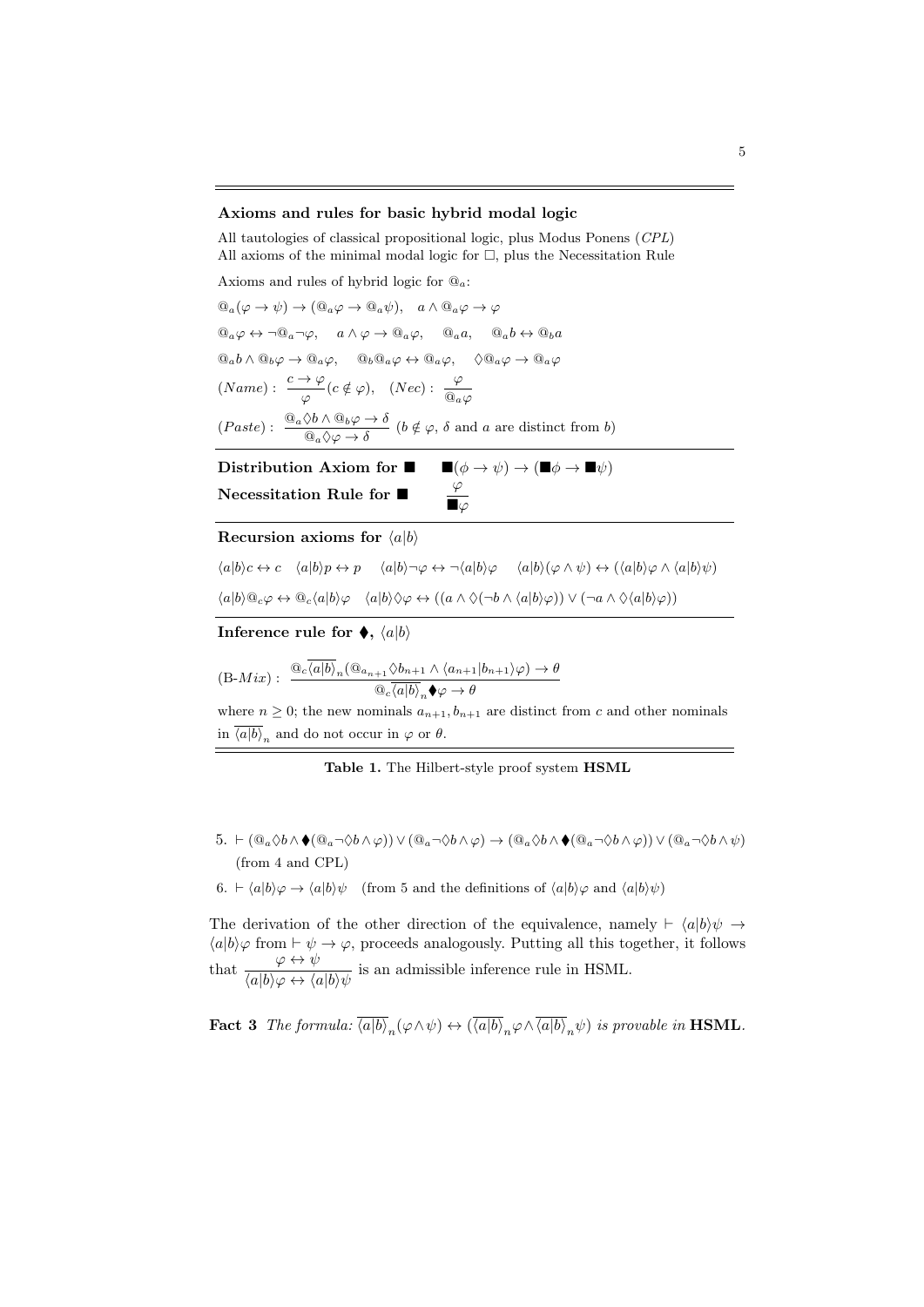*Proof.* This formula generalizes the distribution of  $\langle a|b \rangle$  over conjunction, which is a recursion axiom for  $\langle a|b \rangle$  reflecting the fact that link cutting between named points is an operation that is a partial function on models. The proof of the Fact involves an iterated appeal to the recursion axiom for the conjunction, with successive substitutions licensed by Replacement of Equivalents.

Another simple useful fact is this.

### **Fact 4** The formula:  $@_{a}\Diamond b \land \langle a|b\rangle \psi \rightarrow \blacklozenge \psi$  is provable in **HSML**.

*Proof.* This formula specifies the effect of cutting the link between  $a$  and  $b$  in terms of  $\blacklozenge$ . It follows easily from the above definition of the link-cutting modality  $\langle a|b\rangle\varphi$  plus an appeal to CPL and the minimal modal logic for  $\blacklozenge$ .

Next come two facts whose proofs are more complex than the preceding ones.

<span id="page-5-0"></span>Fact 5  $\overline{\langle a|b\rangle}_n \Diamond \psi \leftrightarrow \qquad \bigvee$  $S\subseteq[n]$  $($   $\wedge$  $\bigwedge_{m\in S} a_m \wedge \bigwedge_{m\in [n]}$  $\bigwedge_{m\in[n]-S} \neg a_m \wedge \Diamond(\bigwedge_{m\in\mathbb{R}}$  $\bigwedge_{m\in S} \neg b_m \wedge \langle a|b\rangle_n \psi$ ) is provable in HSML for any natural nunber  $n \in \mathbb{N}$ , where  $[n]$  with  $n \geq 1$  denotes the set  $\{1, \ldots, n\}$  while [0] denotes the empty set  $\emptyset$ .

*Proof.* For the case that  $n = 0$ , the formula reduces to  $\Diamond \psi \leftrightarrow \Diamond \psi$ , which is a tautology. For the case that  $n = 1$ , the formula reduces to  $\langle a_1|b_1\rangle \langle \varphi \leftrightarrow ((a_1 \wedge$  $\Diamond(\neg b_1 \land \langle a_1|b_1\rangle\varphi)) \lor (\neg a_1 \land \Diamond \langle a_1|b_1\rangle\varphi)),$  which is a recursion axiom for  $\langle a_1|b_1\rangle$ .

Next, we prove the general case, where each subset  $S$  of  $[n]$  specifies a possible case. In each possible case, the left side specifies what happens to those worlds to which the current world has access to after the sequence of link cuttings.

Suppose that for all  $0 \le n \le k$  and for all formulas  $\psi$ , we have already shown:

$$
\vdash \overline{\langle a|b \rangle}_n \Diamond \psi \leftrightarrow \bigvee_{S \subseteq [n]} (\bigwedge_{m \in S} a_m \land \bigwedge_{m \in [n] - S} \neg a_m \land \Diamond (\bigwedge_{m \in S} \neg b_m \land \overline{\langle a|b \rangle}_n \psi)) \quad (I.H.)
$$

We are going to to prove the assertion for  $n = k + 1$ .

For the sake of simplifying notation, let  $\langle c_k \rangle$  denote  $\langle a_k | b_k \rangle$ ,  $\langle c \rangle_k$  denote  $\langle a | b \rangle_k$ for  $k \in \mathbb{N}$  and  $\Theta_n^S \psi$  denote  $\bigvee_{S \subseteq [n]}$  $($   $\wedge$  $\bigwedge_{m\in S} a_m \wedge \bigwedge_{m\in [n]}$  $\bigwedge_{m\in[n]-S} \neg a_m \wedge \Diamond (\bigwedge_{m\in\mathbb{R}}$  $\bigwedge_{m\in S} \neg b_m \wedge \langle a|b\rangle_n \psi).$ By the definition of  $\langle c \rangle_{k+1}$ , we have

$$
\vdash \overline{\langle c \rangle}_{k+1} \Diamond \psi \leftrightarrow \overline{\langle c \rangle}_{k} \langle c_{k+1} \rangle \Diamond \psi
$$

Applying the Replacement of Equivalents rule k times to the recursion axiom  $h \vdash \langle c_{k+1} \rangle \Diamond \psi \leftrightarrow (a_{k+1} \land \Diamond(\neg b_{k+1} \land \langle c_{k+1} \rangle \psi)) \lor (\neg a_{k+1} \land \Diamond \langle c_{k+1} \rangle \psi)$ , we obtain

$$
\vdash \overline{\langle c \rangle}_k \langle c_{k+1} \rangle \Diamond \psi \leftrightarrow \overline{\langle c \rangle}_k ((a_{k+1} \land \Diamond(\neg b_{k+1} \land \langle c_{k+1} \rangle \psi)) \lor (\neg a_{k+1} \land \Diamond \langle c_{k+1} \rangle \psi))
$$

It follows that

$$
\vdash \overline{\langle c \rangle}_{k+1} \Diamond \psi \leftrightarrow \overline{\langle c \rangle}_{k} ((a_{k+1} \land \Diamond(\neg b_{k+1} \land \langle c_{k+1} \rangle \psi)) \lor (\neg a_{k+1} \land \Diamond \langle c_{k+1} \rangle \psi))
$$

Next, after applying the recursion axioms several times to the latter part of the above formula, it follows that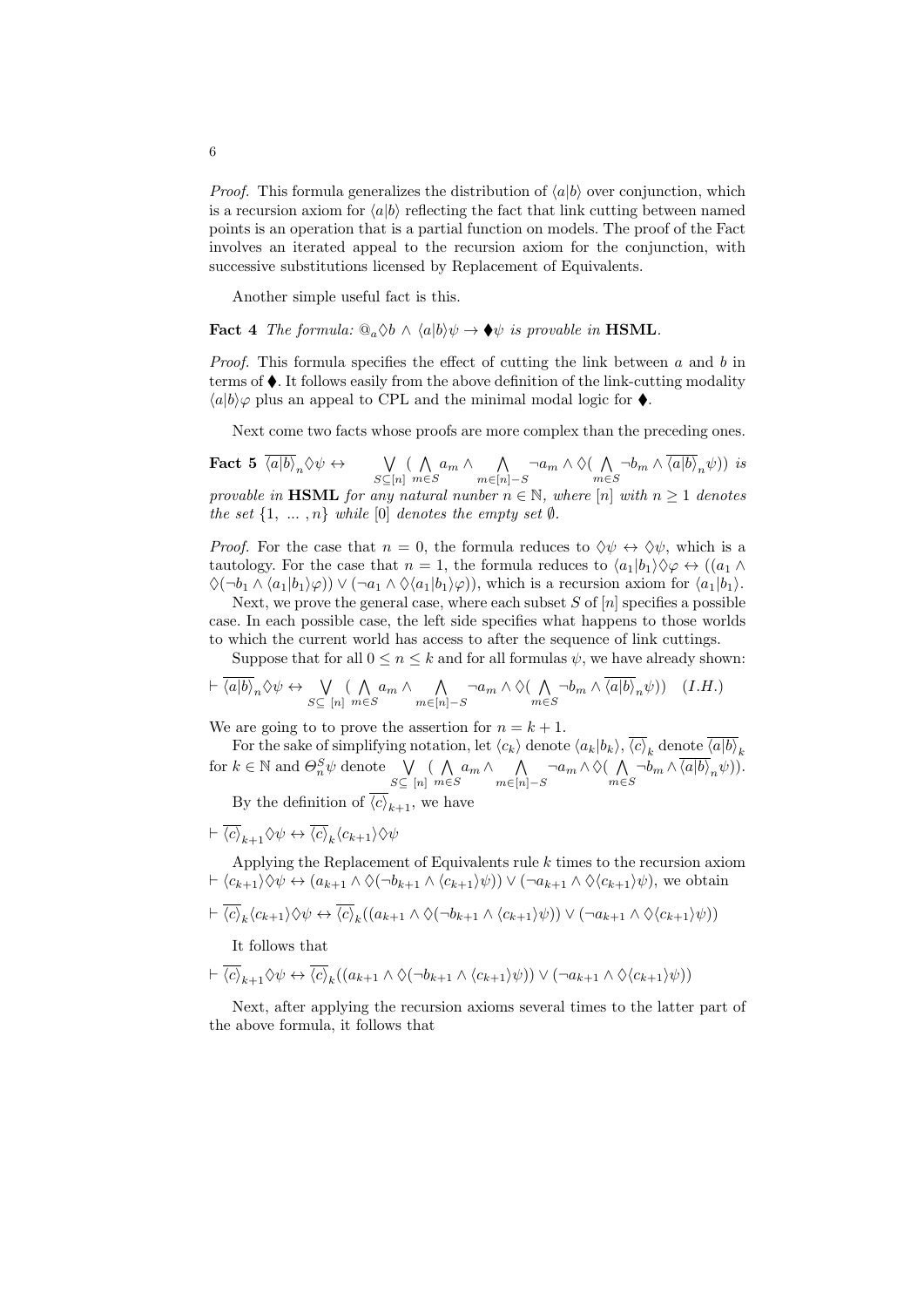$$
\vdash \overline{\langle c \rangle}_{k+1} \Diamond \psi \leftrightarrow ((a_{k+1} \land \overline{\langle c \rangle}_{k} \Diamond (\neg b_{k+1} \land \langle c_{k+1} \rangle \psi)) \lor (\neg a_{k+1} \land \overline{\langle c \rangle}_{k} \Diamond \langle c_{k+1} \rangle \psi)) \quad (*)
$$

Let  $\alpha$  and  $\beta$  denote  $\overline{\langle c \rangle}_k \Diamond (\neg b_{k+1} \land \langle c_{k+1} \rangle \psi)$  and  $\overline{\langle c \rangle}_k \Diamond \langle c_{k+1} \rangle \psi$  respectively. Then, by applying the inductive hypothesis to  $\alpha, \beta$ , we obtain the two facts

$$
\vdash \alpha \leftrightarrow \Theta_k^S(\neg b_{k+1} \land \langle c_{k+1} \rangle \psi)
$$
  
\n
$$
\vdash \beta \leftrightarrow \Theta_k^S(\langle c_{k+1} \rangle \psi)
$$

Now replacing  $\alpha, \beta$  by equivalent formulas in the formula (\*), we get

$$
\vdash \overline{\langle c \rangle}_{k+1} \Diamond \psi \leftrightarrow ((a_{k+1} \land \Theta_k^S(\neg b_{k+1} \land \langle c_{k+1} \rangle \psi)) \lor (\neg a_{k+1} \land \Theta_k^S(\langle c_{k+1} \rangle \psi)))
$$

Focusing on the right part of this formula, we get the following equivalence:

$$
\vdash a_{k+1} \land \Theta_k^S(\neg b_{k+1} \land \langle c_{k+1} \rangle \psi) \leftrightarrow \n\lor (\bigwedge_{S \subseteq [k]} m \in S \cup \{k+1\} \land \neg a_m \land \Diamond (\bigwedge_{m \in S \cup \{k+1\}} \neg b_m \land \overline{\langle c \rangle}_{k+1} \psi)) \n\vdash \neg a_{k+1} \land \Theta_k^S \Diamond \langle c_{k+1} \rangle \psi \leftrightarrow \bigvee_{S \subseteq [k]} (\bigwedge_{m \in S} a_m \land \bigwedge_{m \in [k+1]-S} \neg a_m \land \Diamond (\bigwedge_{m \in S} \neg b_m \land \overline{\langle c \rangle}_{k+1} \psi))
$$

Notice how  $a_{k+1}$  and  $\neg a_{k+1}$  distribute over the big disjunctions and how the  $\neg b_{k+1}$  gets out of  $\langle c \rangle_k$  by the recursion axiom for norminals and merged into the big conjunction. Furthermore, by some combinatoric inference, we have  $2^{[k+1]} = 2^{[k]} \cup \{ S \cup \{ k+1 \} \mid S \in 2^{[k]} \}.$  It thus follows that

$$
\vdash (a_{k+1} \land \Theta_k^S(\neg b_{k+1} \land \langle c_{k+1} \rangle \psi)) \land (\neg a_{k+1} \land \Theta_k^S(\langle c_{k+1} \rangle \psi)) \leftrightarrow \Theta_{k+1}^S \psi
$$

That is,

$$
\vdash \overline{\langle c \rangle}_{k+1} \Diamond \psi \leftrightarrow \bigvee_{S \subseteq [k+1]}(\bigwedge_{m \in S} a_m \land \bigwedge_{m \in [k+1]-S} \neg a_m \land \Diamond (\bigwedge_{m \in S} \neg b_m \land \overline{\langle c \rangle}_{k+1} \psi))
$$

which is what we needed to prove.

Finally, we show how the B-Mix rule can be used to prove a basic principle about the interaction between  $\Diamond$  and  $\blacklozenge$ .

## Fact 6  $\vdash_{\text{HSML}} \blacklozenge \Diamond \varphi \rightarrow \Diamond \blacklozenge \varphi$ .

*Proof.* 1.  $\vdash \langle a|b\rangle\varphi \leftrightarrow (\mathbb{Q}_a \Diamond b \land \blacklozenge(\mathbb{Q}_a \neg \Diamond b \land \varphi)) \lor (\mathbb{Q}_a \neg \Diamond b \land \varphi)$  (by definition) 2.  $\vdash @a \Diamond b \land \langle a|b \rangle \varphi \rightarrow \blacklozenge \varphi \quad \text{(from 1)}$ 3.  $\vdash \Diamond (\mathbb{Q}_a \Diamond b \land \langle a|b \rangle \varphi) \rightarrow \Diamond \blacklozenge \varphi$  (from 2 in the minimal modal logic K) 4.  $\vdash \Box @_{a} \Diamond b \land \Diamond \langle a|b \rangle \varphi \rightarrow \Diamond ( @_{a} \Diamond b \land \langle a|b \rangle \varphi)$  (theorem of the logic K) 5.  $\vdash \Box @_{a} \Diamond b \land \Diamond \langle a|b \rangle \varphi \rightarrow \Diamond \blacklozenge \varphi$  (from 3 and 4) 6.  $\vdash \langle a|b\rangle\Diamond\varphi \leftrightarrow ((a \land \Diamond(\neg b \land \langle a|b\rangle\varphi)) \lor (\neg a \land \Diamond \langle a|b\rangle\varphi))$  (axiom for  $\langle a|b\rangle$ ) 7.  $\vdash \langle a|b\rangle \Diamond \varphi \rightarrow \Diamond \langle a|b\rangle \varphi$  (from 6)

- 8.  $\vdash \Box @_{a} \Diamond b \land \langle a|b \rangle \Diamond \varphi \rightarrow \Diamond \blacklozenge \varphi$  (from 5 and 7)
- $9. \vdash \mathbb{Q}_a \Diamond b \rightarrow \Box \mathbb{Q}_a \Diamond b$  (theorem of hybrid logic)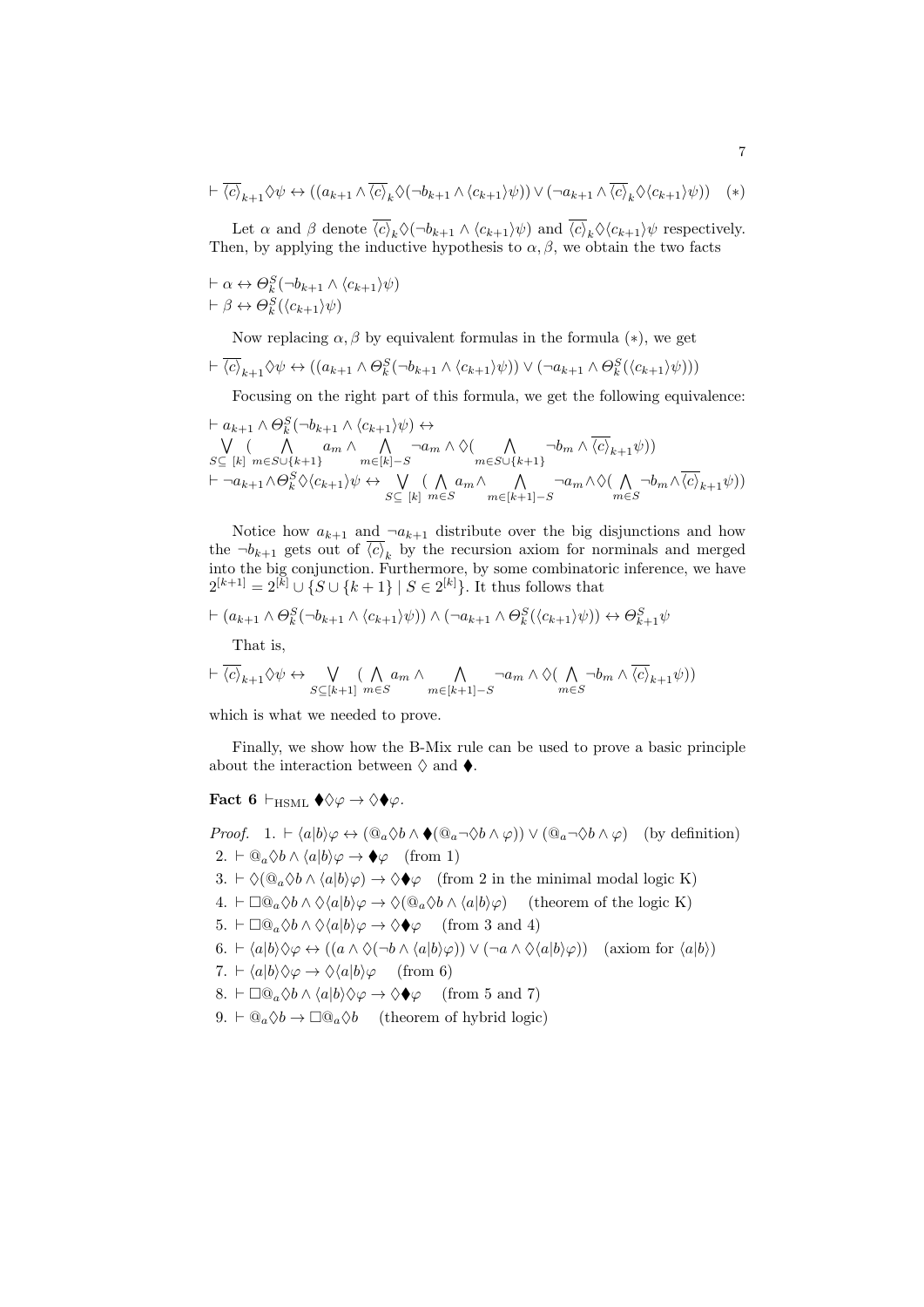10.  $\vdash \mathbb{Q}_a \Diamond b \land \langle a|b \rangle \Diamond \varphi \rightarrow \Diamond \blacklozenge \varphi \quad \text{(from 8 and 9)}$ 11.  $\vdash \mathbb{Q}_c(\mathbb{Q}_a \Diamond b \land \langle a|b \rangle \Diamond \varphi \rightarrow \Diamond \blacklozenge \varphi)$ , for c not occurring in  $\varphi$  (Nec rule for  $\mathbb{Q}_c$ ) 12.  $\vdash \mathbb{Q}_c(\mathbb{Q}_a \Diamond b \land \langle a|b \rangle \Diamond \varphi) \rightarrow \mathbb{Q}_c \Diamond \blacklozenge \varphi \quad \text{(from 11)}$ 13.  $\vdash \mathbb{Q}_c \blacklozenge \Diamond \varphi \rightarrow \mathbb{Q}_c \Diamond \blacklozenge \varphi$  (from 12 using the B-Mix rule) 14.  $\vdash \mathbb{Q}_c(\blacklozenge \lozenge \varphi \rightarrow \lozenge \blacklozenge \varphi)$  (from 13 in hybrid logic) 15.  $\vdash c \rightarrow (\blacklozenge \Diamond \varphi \rightarrow \Diamond \blacklozenge \varphi)$  (from 14 in hybrid logic) 16.  $\vdash \blacklozenge \Diamond \varphi \rightarrow \Diamond \blacklozenge \varphi$  (from 15 by the Name rule).

It may be of interest to note that the converse implication  $\Diamond \blacklozenge \Diamond \varphi \rightarrow \blacklozenge \Diamond \varphi$  is not valid in HSML, as can be seen by giving a simple countermodel.

Readers who want to get still more familiar with the proof system HSML may find the implication  $\langle a|b\rangle\langle c|d\rangle\varphi \rightarrow \langle c|d\rangle\langle a|b\rangle\varphi$  a useful further exercise.

### 3 Soundness and Strong Completeness for HSML

We now turn to the meta-properties of the proof system  $\text{HSML}$ .

Theorem 1 (Soundness). All provable formulas HSML are valid.

The soundness of most principles in the above proof system is immediate, we only concentrate on those that deserve special attention.

**Fact 7** The axiom  $\langle a|b\rangle\Diamond\varphi \leftrightarrow ((a \land \Diamond(\neg b \land \langle a|b\rangle\varphi)) \lor (\neg a \land \Diamond\langle a|b\rangle\varphi))$  is valid.

*Proof.* Let  $\mathfrak{M} = (W, R, V)$  and  $\mathfrak{M}' = (W, R', V)$ , where  $R' = R \setminus \{(u, v) | \mathfrak{M}, u \models$ a and  $\mathfrak{M}, v \models b$ , i.e., the pair named by  $(a, b)$  has been deleted.

From left to right, if  $\mathfrak{M}, w \models \langle a|b\rangle \Diamond \varphi$ , then  $\mathfrak{M}', w \models \Diamond \varphi$ , so  $\mathfrak{M}', v \models \varphi$  for some v with  $R'wv$ , and  $\mathfrak{M}, v \models \langle a|b\rangle\varphi$ . Case 1:  $\mathfrak{M}, w \models a$ . Then  $\mathfrak{M}', w \models a$ , and so  $\mathfrak{M}, v \models \neg b$ , whence  $\mathfrak{M}, v \models \neg b$ , and taking together,  $\mathfrak{M}, v \models \neg b \land \langle a|b \rangle \varphi$  and  $\mathfrak{M}, w \models (a \land \Diamond(\neg b \land \langle a|b \rangle \varphi))$ : the first disjunct on the right. Case 2:  $\mathfrak{M}, w \models \neg a$ . Then, since  $\mathfrak{M}, v \models \langle a|b\rangle\varphi$ , we get the second disjunct:  $\mathfrak{M}, w \models \neg a \land \Diamond \langle a|b\rangle\varphi$ .

From right to left, a similar semantic argument will work, essentially reversing the preceding steps, including the case distinction.

Fact 8 The B-Mix rule is sound.

*Proof.* Assume that  $\mathbb{Q}_c \overline{\langle a | b \rangle}_n (\mathbb{Q}_{a_{n+1}} \langle b_n \wedge \langle a_{n+1} | b_{n+1} \rangle \varphi) \to \theta$  is valid, where the nominals  $a_{n+1}$  and  $b_{n+1}$  are different from c and any nominals in the sequence  $(a|b)_n$  and do not occur in  $\varphi$  and  $\theta$ . Consider any HSML model M and point w such that  $\mathcal{M}, w \models \mathbb{Q}_c \overline{\langle a|b \rangle}_n \blacklozenge \varphi$ . According to the truth conditions for the link deletion modalities, there must be a still available link deletion  $(d|d')$  after the links defined in the sequence  $\langle a|b\rangle_n$  have been cut such that  $\varphi$  is true after the deletion. Now take two fresh nominals  $a_{n+1}$  and  $b_{n+1}$  not occurring in the formulas so far, such that  $V(a_{n+1}) = V(d)$  and  $V(b_{n+1}) = V(d')$ . Then the antecedent of the assumed validity is satisfied, and we get  $\mathcal{M}, w \models \theta$ .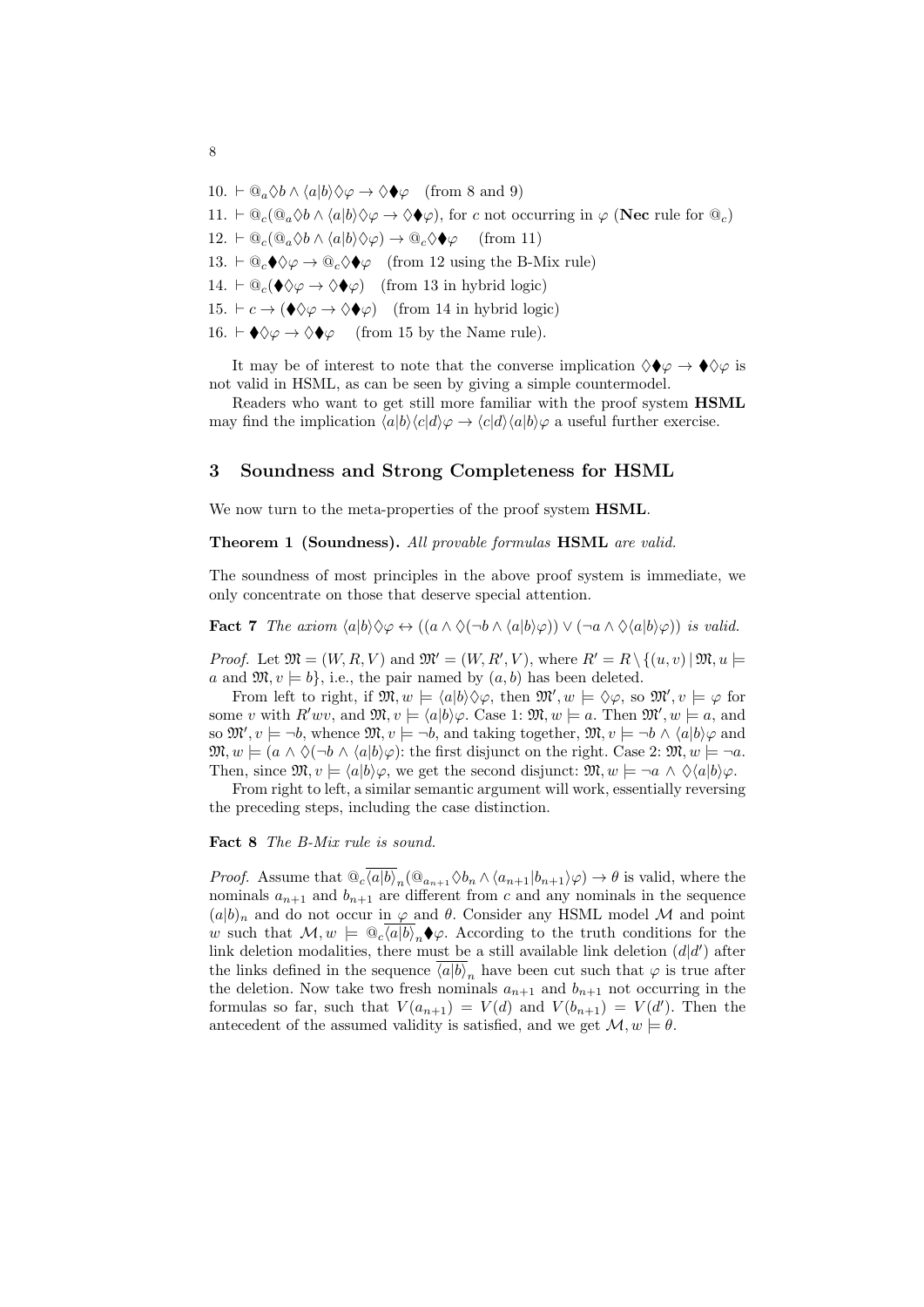We have seen how the B-Mix rule is used in the proof system to prove significant theorems. In the following completeness proof, we will see it is also essential for constructing a special type of maximally consistent sets.

#### Theorem 2. The proof system HSML is strongly complete.

The proof to follow uses the technique introduced for the modal logic MLSR in [\[22\]](#page-24-8). In the present setting, this involves combining basic modal logic, hybrid logic, the key HSML modality  $\blacklozenge$  for arbitrary link deletion in a graph, and its interaction with the above defined modality for deletion of named links. A noteworthy difference with the cited reference is our simplification in defining the latter modality, cf. Fact [1](#page-3-2) in Section 2.1, so we can do without DEL-style link cutting modalities as additional primitives.

As is standard in completeness proofs, it suffices to show that any HSMLconsistent set of formulas is satisfiable in a HSML model.

The first step is to prove that any HSML-consistent set can be extended to a maximally consistent set ('HSML-MCS') satisfying the following properties.

Definition 4 (Named, pasted, mixed, B-mixed). A set of formulas  $\Gamma$  is (a) named if it contains a nominal, (b) pasted if  $@a\Diamond\varphi \in \Gamma$  implies that there is some nominal b such that the formula  $@a \lozenge b \wedge @b \varphi \in \Gamma$ , (c) mixed  $if \langle \overline{a|b} \rangle_n \blacklozenge \varphi \in \Gamma$  implies that  $\langle \overline{a|b} \rangle_n(\mathbb{Q}_{a_{n+1}} \lozenge b_{n+1} \wedge \langle a_{n+1}|b_{n+1} \rangle \varphi) \in \Gamma$  for some nominals  $a_{n+1}, b_{n+1}$ , and finally, (d)  $\Gamma$  is B-mixed if  $\mathbb{Q}_c\overline{\langle a|b \rangle}_n\blacklozenge \varphi \in \Gamma$  implies that  $\mathbb{Q}_c \overline{\langle a|b \rangle}_n (\mathbb{Q}_{a_{n+1}} \langle b_{n+1} \wedge \langle a_{n+1}|b_{n+1} \rangle \varphi) \in \Gamma$  for some nominals  $a_{n+1}, b_{n+1}$ .

The properties named and pasted are needed to deal with the hybrid component of the logic while mixed and B-mixed are for the link-cutting part. The property mixed will become relevant later in Lemma [2.](#page-9-0)

Lemma 1 (Lindenbaum Lemma). Let Nom' be a countably infinite set of nominals disjoint from Nom, and let  $\mathcal{L}'$  be the language obtained by adding these new nominals to  $\mathcal{L}$ . Every HSML-consistent set of formulas in language  $\mathcal{L}$  can be extended to a named, pasted and B-mixed  $\text{HSML-MCS}$  in the language  $\mathcal{L}'$ .

*Proof.* Given a consistent set of  $\mathcal{L}$ -formulas  $\Sigma$ , let  $\Sigma_d$  to be  $\Sigma \cup \{d\}$ , where d is an arbitrary new nominal in Nom'.  $\Sigma_d$  is consistent. For suppose not. Then for some conjunction of formulas  $\theta$  from  $\Sigma$ ,  $\vdash d \rightarrow \neg \theta$ . But the new nominal d does not occur in  $\theta$ , and so, by the Name rule,  $\vdash \neg \theta$ . This contradicts the consistency of  $\Sigma$ : so  $\Sigma_d$  must be consistent.

Next, enumerate all the formulas of  $\mathcal{L}'$  (this includes the nominals in Nom'). We define a sequence of consistent sets as follows. Let  $\Sigma^0$  be the set  $\Sigma_d$  just constructed. Now, working inductively, suppose we have defined  $\Sigma^m$ , where  $m \geq$ 0. Let  $\varphi_{m+1}$  be the  $m+1$ -th formula in our enumeration of  $\mathcal{L}'$ . We define  $\mathcal{L}^{m+1}$ as follows. If  $\Sigma^{m+1} \cup {\varphi_{m+1}}$  is inconsistent, then  $\Sigma^{m+1} = \Sigma^m$ . Otherwise:

 $-\Sigma^{m+1} = \Sigma^m \cup {\varphi_{m+1}} \cup {\varphi_a \Diamond b \land \varphi_b, \text{ if } \varphi_{m+1} \text{ is of the form } \varphi_a \Diamond \varphi.$ Here b is the first nominal in the enumeration not occurring in  $\Sigma^m$  or  $\mathbb{Q}_a \Diamond \varphi$ .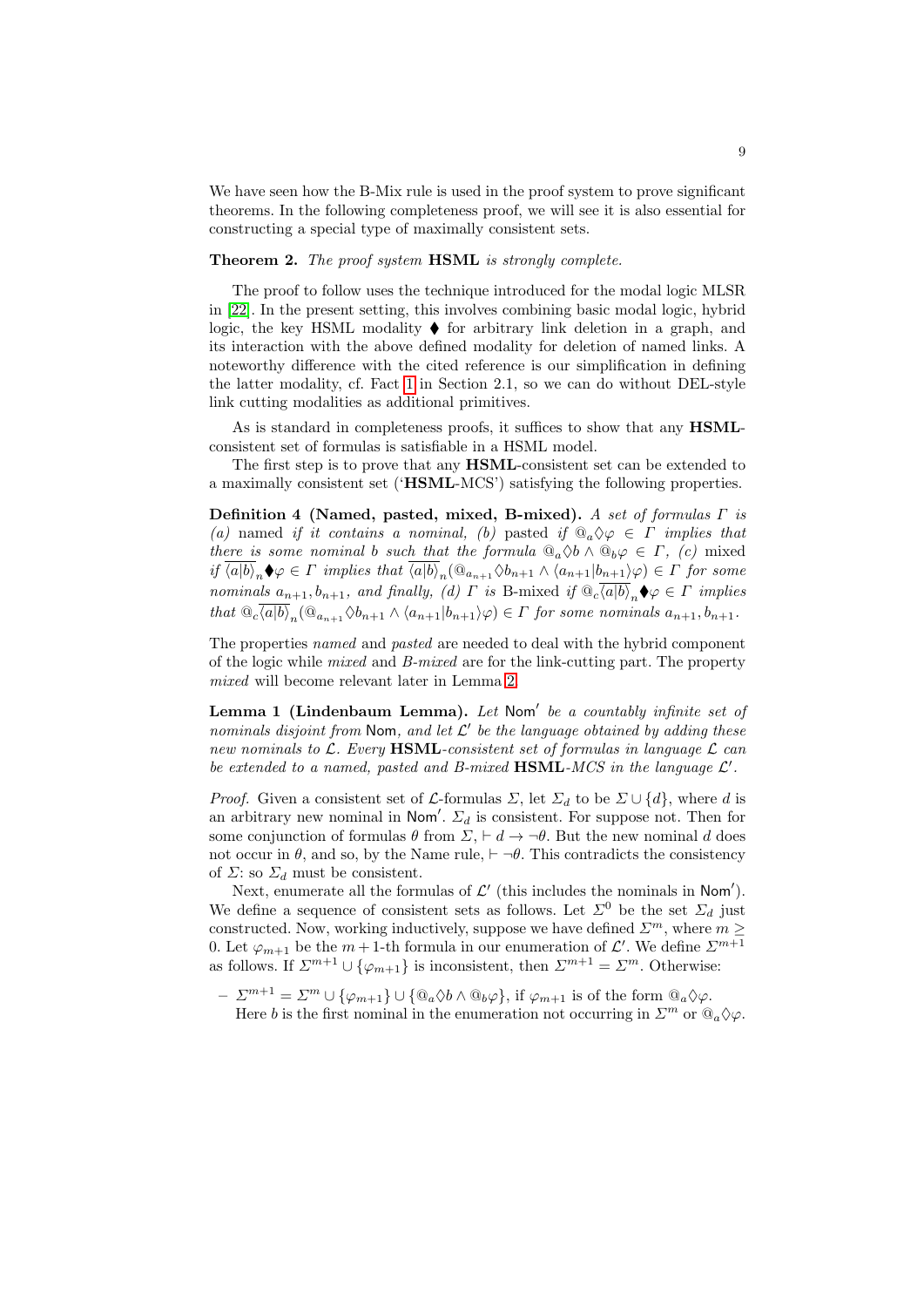- $-\sum_{m+1} \sum_{m} \cup \{ \varphi_{m+1} \} \cup \{ \mathbb{Q}_c \overline{\langle a | b \rangle}_n (\mathbb{Q}_{a_{n+1}} \Diamond b_{n+1} \land \langle a_{n+1} | b_{n+1} \rangle \varphi) \},$  if  $\varphi_{m+1}$ is of the form  $\mathbb{Q}_c\overline{\langle a|b\rangle}_n\blacklozenge\varphi\in\Gamma$ . Here  $a_{n+1},b_{n+1}$  are the first two nominals in the enumeration that do not occur in  $\Sigma^m$  or  $\mathbb{Q}_c \overline{\langle a|b \rangle}$ .  $\blacklozenge \varphi$ .
- $-\Sigma^{m+1} = \Sigma^m \cup {\varphi_{m+1}}$  if  $\varphi_{m+1}$  is not of the form  $\mathbb{Q}_a \Diamond \varphi$  or  $\mathbb{Q}_c \overline{\langle a|b \rangle}_n \blacklozenge \varphi$ .

Let  $\Sigma^+ = \bigcup_{n \geq 0} \Sigma^n$ . Clearly this set is named, maximal, pasted and B-mixed. It is also consistent. For expansions of the first kind, consistency preservation is guaranteed by the Paste rule. For expansions of the second kind, if the set obtained is not consistent, then for some conjunction of formulas  $\theta$  from the set  $\Sigma^m \cup {\varphi_{m+1}},$ 

$$
\vdash \mathbf{Q}_{c}\overline{\langle a|b\rangle}_{n}(\mathbf{Q}_{a_{n+1}}\Diamond b_{n+1}\land\langle a_{n+1}|b_{n+1}\rangle\varphi\rightarrow\neg\theta.
$$

By the B-mix rule,  $\vdash \varphi_{m+1} \to \neg \theta$ , contradicting the consistency of  $\varSigma^m \cup {\varphi_{m+1}}$ .

Next, each  $\textbf{HSML-MCS}\, \Gamma$  induces a family of maximally consistent sets.

**Definition 5.** The named set  $\Delta_a$  yielded by  $\Gamma$  is  $\{\varphi \mid \mathbb{Q}_a\varphi \in \Gamma\}.$ 

Now we can define the modal model that will satisfy our given consistent set.

<span id="page-9-2"></span>**Definition 6 (Named model).** The named model generated by  $\Gamma$  is the tuple  $\mathfrak{M}^{\Gamma} = (W^{\Gamma}, R^{\Gamma}, V^{\Gamma})$  where (a)  $W^{\Gamma}$  consists of all named sets yielded by  $\Gamma$ , (b)  $R^T u v$  iff for all formulas  $\varphi$  with  $\varphi \in v$ , we have  $\Diamond \varphi \in u$ , and finally (c)  $V^{\Gamma}(o) = \{w \in W^{\Gamma} \mid o \in w, o \in \mathsf{Prop} \cup \mathsf{Nom}\}.$ 

This model has the following basic properties that can be shown just as in standard completeness proofs for hybrid logic, [\[3\]](#page-23-3).

<span id="page-9-0"></span>**Lemma 2 (Existence Lemma).** Let  $\Gamma$  be a named, pasted and B-mixed HSML-MCS and let  $\mathfrak{M}^{\Gamma} = (W^{\Gamma}, R^{\Gamma}, V^{\Gamma})$  be the named model yielded by  $\Gamma$ .

(a) All named sets  $\Delta_a$  yielded by  $\Gamma$  are HSML-MCSs.

(b) If  $u \in W^{\Gamma}$  and  $\Diamond \varphi \in u$ , then there is some  $v \in W^{\Gamma}$  with  $R^{\Gamma}uv$  and  $\varphi \in v$ . (c) All named sets  $\Delta_a$  yielded by  $\Gamma$  are mixed.

*Proof.* We only prove the least standard third item. Assume that  $\overline{\langle a|b\rangle}_n \blacklozenge \varphi \in \Delta_c$ , i.e.,  $@_{c}\overline{\langle a|b\rangle}_{n}\blacklozenge\varphi\in\varGamma.$  Since the set  $\varGamma$  is B-mixed, we have  $@_{c}\overline{\langle a|b\rangle}_{n}(\mathbb{Q}_{a_{n+1}}\lozenge b_{n+1}\wedge\varphi)$  $\langle a_{n+1}|b_{n+1}\rangle\varphi\rangle \in \Gamma$  for some nominals  $a_{n+1}, b_{n+1}$ , and so we have immediately that  $\langle a|b\rangle_n(\mathbb{Q}_{a_{n+1}}\Diamond b_{n+1}\land \langle a_{n+1}|b_{n+1}\rangle\varphi)\in \Delta_c$ . This means that  $\Delta_c$  is mixed.

Now comes the part of the proof where we need to consider models arising after link deletions, in order to deal with the modality  $\blacklozenge$ . In addition to the preceding named model, we introduce the following new models.

<span id="page-9-1"></span>**Definition 7 (Derived Henkin model).** Let  $\overline{\langle a|b \rangle}_n = \langle a_1|b_1 \rangle \dots \langle a_n|b_n \rangle$ . The derived Henkin model from a named model  $\mathfrak{M}^{\Gamma}$  generated by  $\Gamma$  is the tuple

$$
\mathfrak{M}^{\varGamma}:\overline{\langle a|b\rangle}_n=(W^{\overline{\langle a|b\rangle}_n},R^{\overline{\langle a|b\rangle}_n},V^{\overline{\langle a|b\rangle}_n})
$$

with worlds, accessibilty and valuations defined as follows:

10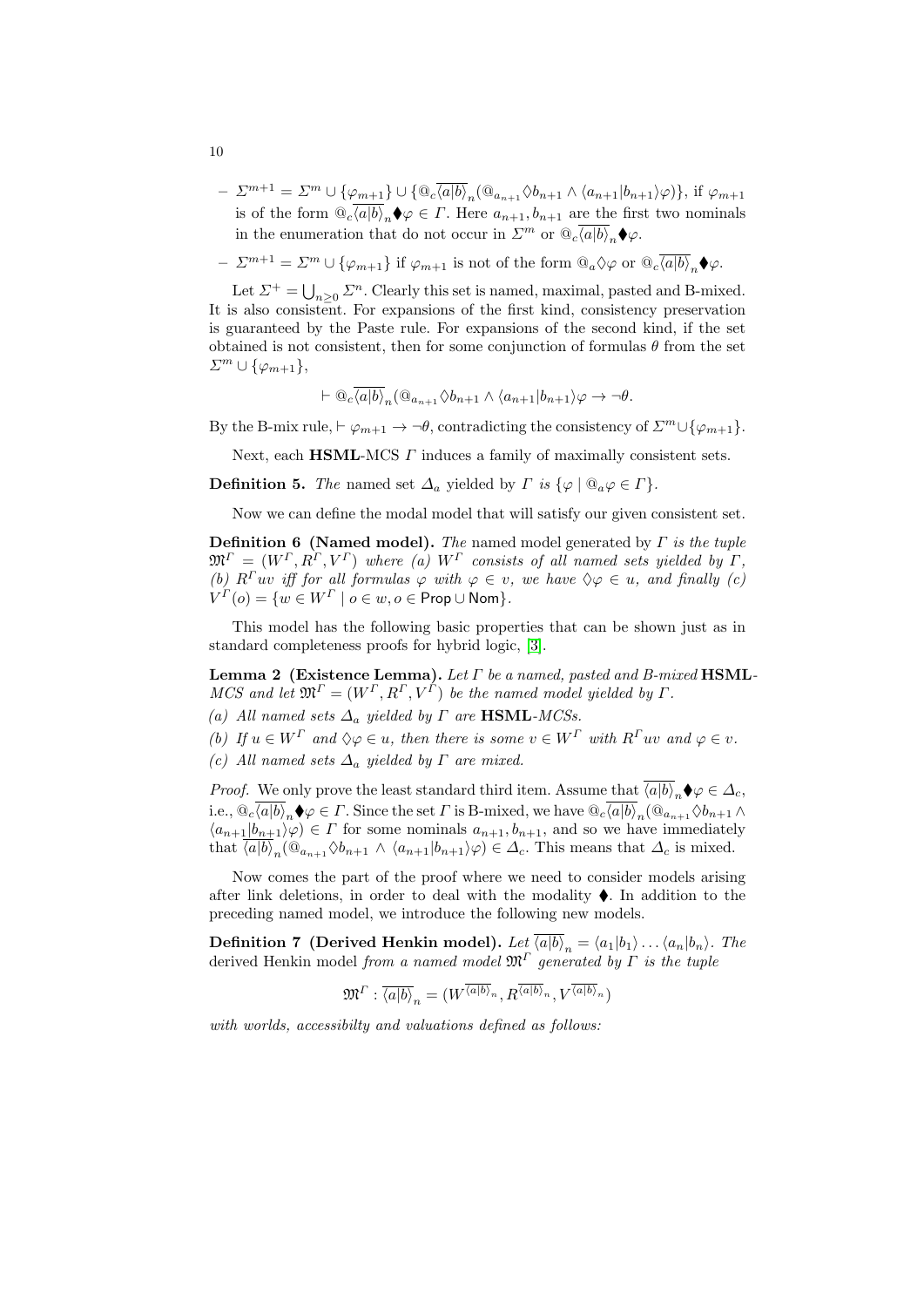$$
- W^{\langle a|b\rangle_n} = \{ (w, \overline{\langle a|b\rangle}_n) \mid w \in W^{\Gamma} \}
$$
  
\n
$$
- R^{\overline{\langle a|b\rangle}_n}((u, \overline{\langle a|b\rangle}_n), (v, \overline{\langle a|b\rangle}_n)) \text{ if}
$$
  
\n(a)  $R^{\Gamma}uv$  and (b)  $a_i \notin u$  or  $b_i \notin v$  for all  $i \leq n$   
\n
$$
- V^{\overline{\langle a|b\rangle}_n}(o) = \{ (w, \overline{\langle a|b\rangle}_n) \mid w \in V^{\Gamma}(o), o \in \text{Prop} \cup \text{Nom} \}.
$$
  
\nWe stipulate that  $\mathfrak{M}^{\Gamma} : \overline{\langle a|b\rangle}_0 = \mathfrak{M}^{\Gamma}.$ 

Each point in the derived Henkin Model induces the following set of formulas:

$$
\Phi(\mathfrak{M}, \overline{\langle a|b \rangle}_n, w) = \{ \varphi \mid \overline{\langle a|b \rangle}_n \varphi \in w \}
$$

We now prove the crucial Truth Lemma: for derived Henkin models, membership in these induced sets and truth in the corresponding worlds coincide.

**Lemma 3 (Truth Lemma).** For all formulas  $\varphi$ , finite sequences  $\langle a|b\rangle_n$  and points w in a named model  $\mathfrak{M}$  yielded by  $\Gamma$ , we have that, for any  $n \geq 0$ :

$$
\mathfrak{M}: \overline{\langle a|b\rangle}_n, (w, \overline{\langle a|b\rangle}_n) \models \varphi \text{ iff } \varphi \in \Phi(\mathfrak{M}, \overline{\langle a|b\rangle}_n, w)
$$

*Proof.* The proof is by induction on the formulas  $\varphi$ . For brevity, we will write  $\mathfrak{M}: \langle a|b \rangle_n, w \models \varphi$ , leaving out the sequence notation  $\langle a|b \rangle_n$ .

(a) Atomic formulas. We only prove the case for  $p$ , the one for nominals is similar.  $\mathfrak{M}$  :  $\langle a|b\rangle_n, w \models p$  iff  $w \in V(p)$  iff  $p \in w$  (by the definition of V in derived Henkin models) if  $\langle a|b\rangle_n p \in w$  (by the recursion axiom for p) iff  $p \in \Phi(\mathfrak{M}, \langle a|b \rangle_n, w).$ 

(b) Negations.  $\mathfrak{M}$  :  $\langle a|b\rangle_n, w \models \neg \psi$  if  $\mathfrak{M}$  :  $\langle a|b\rangle_n, w \not\models \psi$  iff (by the inductive hypothesis)  $\psi \notin \Phi(\mathfrak{M},\langle a|b\rangle_n,w)$  iff  $\langle a|b\rangle_n\psi \notin w$  iff  $\neg \langle a|b\rangle_n\psi \in w$  iff (by the recursion axiom for  $\neg\psi$ )  $\langle a|b\rangle_n \neg \psi \in w$  iff  $\neg\psi \in \Phi(\mathfrak{M},\langle a|b\rangle_n,w)$ .

(c) Conjunction. The proof is like the preceding one, using the inductive hypothesis and the recursion axiom for conjunctions under link cutting modalities.

(d) @ Operators.  $\mathfrak{M}$  :  $\langle a|b\rangle_n, w \models \mathbb{Q}_c \psi$  iff  $\mathfrak{M}$  :  $\langle a|b\rangle_n, \Delta_c \models \psi$  iff (by the inductive hypothesis)  $\psi \in \Phi(\mathfrak{M}, \langle a|b \rangle_n, \Delta_c)$  iff (by definition)  $\langle a|b \rangle_n \psi \in \Delta_c$  iff (noting that  $\alpha \in \Delta_c$  iff  $\mathbb{Q}_c \alpha \in \Delta_a$  for any nominal  $a) \mathbb{Q}_c \overline{\langle a|b \rangle}_n \psi \in w$  iff (by the recursion axiom for  $\mathbb{Q}_c$ )  $\langle a|b\rangle_n \mathbb{Q}_c \psi \in w$  iff  $\mathbb{Q}_c \psi \in \Phi(\mathfrak{M}, \langle a|b\rangle_n, w)$ .

(e)  $\Diamond$  modality. In the case of  $n = 0$ , the assertion reduces to the standard modal case, whose proof is well-known, [\[6\]](#page-23-4). So let us focus on the case  $n \neq 0$ . From left to right, let  $\mathfrak{M}$  :  $\overline{\langle a|b \rangle}_n$ ,  $w \models \Diamond \psi$ . Then there is a v with  $R^{\langle a|b\rangle_n}((w,\overline{\langle a|b\rangle}_n),(v,\overline{\langle a|b\rangle}_n))$  and  $\mathfrak{M}:\overline{\langle a|b\rangle}_n,v \models \psi.$  By the inductive hypothesis,  $\psi \in \Phi(\mathfrak{M}, \overline{\langle a|b \rangle}_n, v)$ , i.e.,  $\overline{\langle a|b \rangle}_n \psi \in v$ . Since  $R^{\langle a|b \rangle_n}(w, \overline{\langle a|b \rangle}_n)(v, \overline{\langle a|b \rangle}_n)$ , it follows that  $Rwv$ . Thus by the definition of R in a named model,  $\sqrt{\langle a|b \rangle}_n \psi \in w$ . Now, by the definition of the relations  $R^{\langle a|b\rangle_n}$ ,  $a_x \notin w$  or  $b_x \notin v$  for any  $x \in [1, ..., n]$ . In particular, for any  $x \in [1, ..., n]$ , if  $a_x \in w$ ,  $b_x \notin v$ . Starting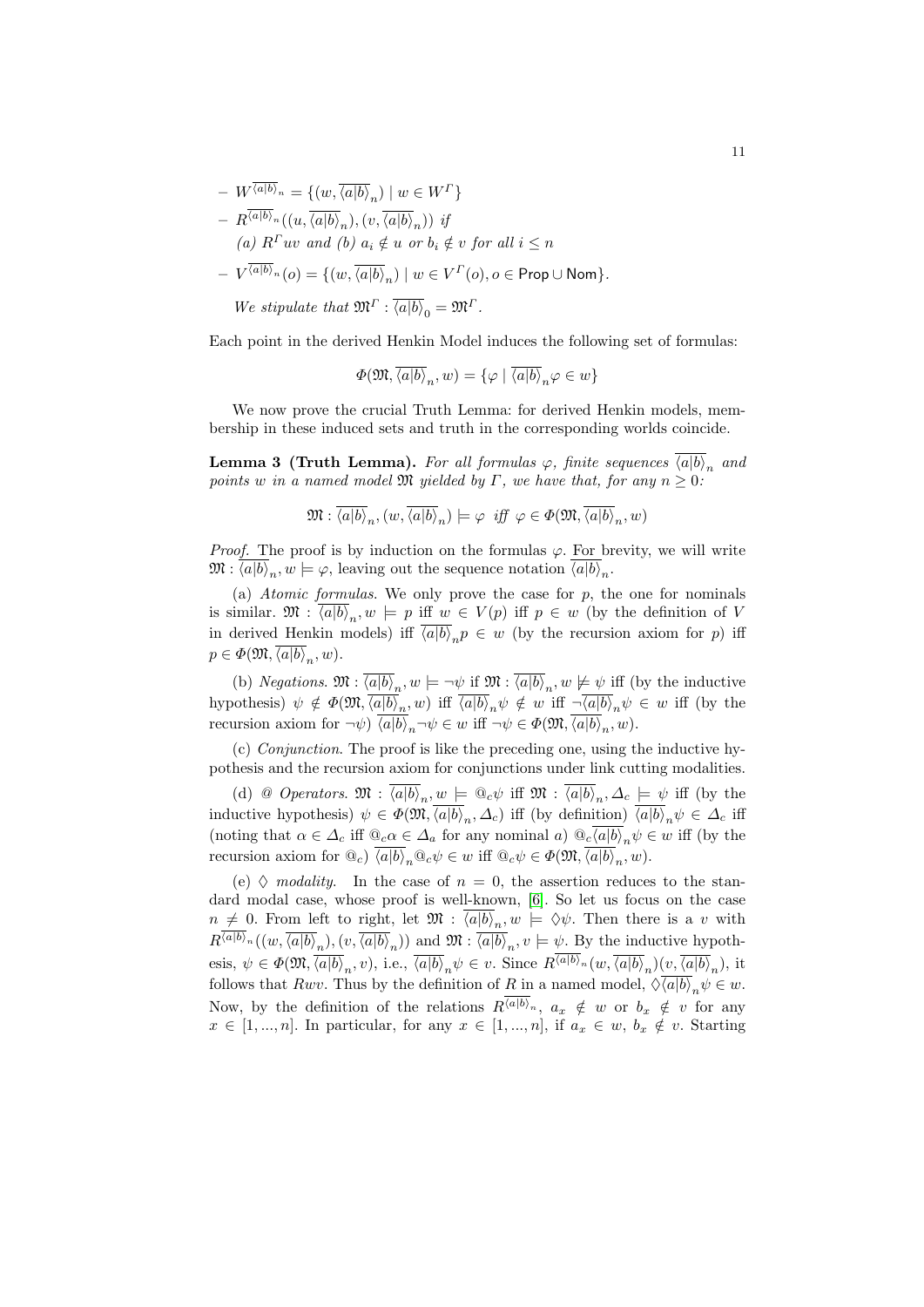from  $a_1$ , either  $a_1 \wedge \Diamond(\neg b_1 \wedge \overline{\langle a|b \rangle}_n\psi) \in w$  or  $\neg a_1 \wedge \Diamond \overline{\langle a|b \rangle}_n\psi \in w$ . By the recursion axiom for  $\Diamond$ , we then get that  $\langle a_1|b_1\rangle \Diamond \langle a_2|b_2\rangle \dots \langle a_n|b_n\rangle \psi \in w$ . Repeating this argument, we can push  $\diamondsuit$  to the innermost position, which gives us the desired result  $\overline{\langle a|b\rangle}_n \Diamond \psi \in w$ . That is,  $\Diamond \psi \in \varphi(\mathfrak{M}, \overline{\langle a|b\rangle}_n, w)$ .

From right to left: let  $\Diamond \psi \in \Phi(\mathfrak{M}, \overline{\langle a|b \rangle}_n, w)$ , i.e.,  $\overline{\langle a|b \rangle}_n \Diamond \psi \in w$ . By Fact [5,](#page-5-0) we have the set  $S = \{x \in [1, ..., n] \mid a_x \in w\}$  such that  $\Diamond(\bigwedge_{x \in S} \neg b_x \land \overline{\langle a | b \rangle}_n \psi) \in$ w. By the Existence Lemma for  $\Diamond$ , there is a v with  $\bigwedge_{x\in S}\neg b_x \land \overline{\langle a|b \rangle}_n\psi \in$ v, which implies that  $\psi \in \Phi(\mathfrak{M}, \langle a|b \rangle_n, v)$ . By the inductive hypothesis,  $\mathfrak{M}$ :  $\langle a|b\rangle_n, v \models \psi$ . Also, by the definition of S and  $\bigwedge_{x \in S} \neg b_x \in v$ , we have for any  $x \in [1, ..., n], a_x \notin w$  or  $b_x \notin v$ . By the definition of  $R^{\overline{(a|b)}_n}$  and Rwv, then  $R^{\overline{\langle a|b\rangle}_n}((w,\overline{\langle a|b\rangle}_n),(v,\overline{\langle a|b\rangle}_n))$ . Therefore,  $\mathfrak{M}:\overline{\langle a|b\rangle}_n, w \models \Diamond\psi$ .

(f) The deletion modality  $\blacklozenge$ . From left to right, let  $\mathfrak{M} : \overline{\langle a|b \rangle}_n, w \models \blacklozenge \psi$ . Then there is a link in  $\mathfrak{M}$  :  $\langle a|b\rangle_n$ , say  $((\Delta_{a_{n+1}}, \langle a|b\rangle_n), (\Delta_{b_{n+1}}, \langle a|b\rangle_n))$  (the naming of the link is guaranteed by our model construction) such that  $\mathfrak{M} : \overline{\langle a|b \rangle}_{n+1}, w \models \psi$ . Then by the inductive hypothesis  $\psi \in \Phi(\mathfrak{M},\overline{\langle a|b \rangle}_{n+1}, w)$ , i.e.,  $\overline{\langle a|b \rangle}_{n+1}\psi \in w$ . Moreover, our model construction even yields that  $\mathfrak{M} : \overline{\langle a | b \rangle}_n, w \models \mathbb{Q}_{a_{n+1}} \Diamond b_{n+1}.$ But then, by cases already proved, it follows that  $\mathbb{Q}_{a_{n+1}} \Diamond b_{n+1} \in \Phi(\mathfrak{M},\overline{\langle a|b \rangle}_n,w)$ , i.e.,  $\overline{\langle a|b\rangle}_n \mathbb{Q}_{a_{n+1}} \Diamond b_{n+1} \in w$ . Now recall the definition of named link cutting  $\langle a_{n+1}|b_{n+1}\rangle\psi$  in the language of HSML. We noted earlier that  $@_{a_{n+1}}\Diamond b_{n+1} \wedge$  $\langle a_{n+1}|b_{n+1}\rangle \psi \to \bullet \psi$  is a theorem of HSML, and using the principles of the minimal logic K for  $\langle a|b\rangle$ , we get  $\overline{\langle a|b\rangle}_n \blacklozenge \psi \in w$ . Thus  $\blacklozenge \psi \in \Phi(\mathfrak{M},\overline{\langle a|b\rangle}_n,w)$ .

Finally, from right to left, let  $\blacklozenge \psi \in \Phi(\mathfrak{M}, \overline{\langle a|b \rangle}_n, w)$ . By the Existence Lemma, w is mixed, and so  $\psi \in \Phi(\mathfrak{M}, \overline{\langle a|b \rangle}_{n+1}, w)$  and  $\mathbb{Q}_{a_{n+1}} \Diamond b_{n+1} \in \Phi(\mathfrak{M}, \overline{\langle a|b \rangle}_{n}, w)$  for new nominals  $a_{n+1}$  and  $b_{n+1}$  that do not occur in  $\psi$ . Thus, by the inductive hypothesis,  $\mathfrak{M} : \overline{\langle a|b \rangle}_{n+1}, w \models \psi$ . Also, by inductive cases already proved,  $\mathfrak{M}$ :  $\overline{\langle a|b\rangle}_n, w \models \mathbb{Q}_{a_{n+1}} \Diamond b_{n+1}, \text{ and hence } ((\Delta_{a_{n+1}}, \overline{\langle a|b\rangle}_n), (\Delta_{b_{n+1}}, \overline{\langle a|b\rangle}_n)) \in R^{\overline{\langle a|b\rangle}_n}.$ Now  $R^{\langle a|b\rangle_{n+1}}$  equals the relation  $R^{\langle a|b\rangle_n}\setminus((\Delta_{a_{n+1}},\overline{\langle a|b\rangle}_n),(\Delta_{b_{n+1}},\overline{\langle a|b\rangle}_n))$  while the valuation functions in all derived Henkin models are the same modulo the indexical sequences, we have  $\mathfrak{M}$  :  $\overline{\langle a|b \rangle}_n, w \models \blacklozenge \psi$ .

As usual, this finalizes the proof of the completeness theorem, since all formulas in the initially given set  $\Gamma$  will be true at the initial world of the named model induced by some arbitrary maximally consistent extension of Γ.

#### 4 Protocol HSML

Having analyzed HSML on standard models, we now consider a natural generalization, also known from dynamic-epistemic logic, [\[11\]](#page-24-9). Suppose that not all link deletions are available, for instance, to the Demon in a sabotage game. This gives more general 'protocol models' for scenarios where agents operate under various constraints. There are several types of protocols, less or more general, cf. [\[19\]](#page-24-13), but we will only analyze one particular case here.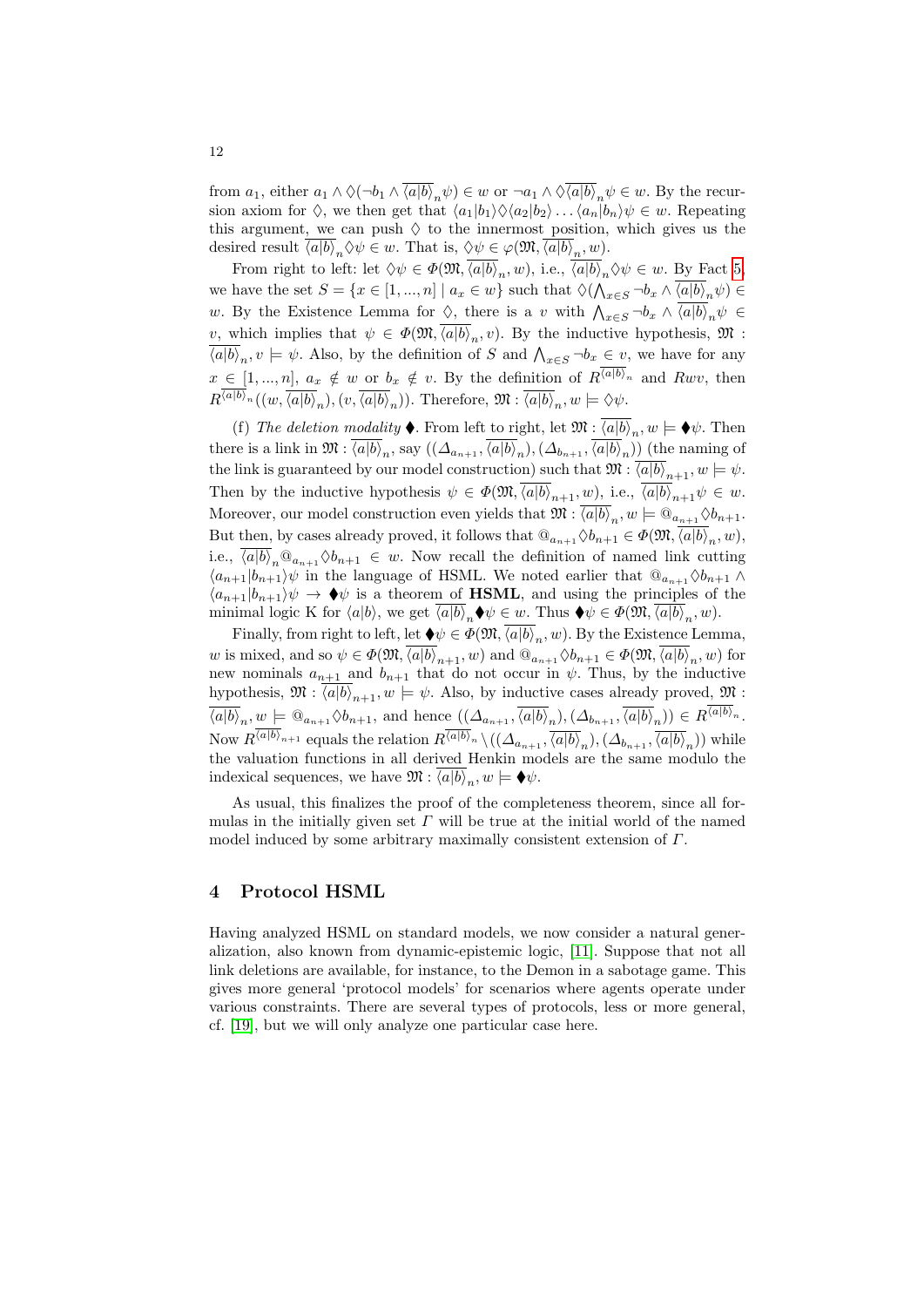**Definition 8 (Protocols).** Let  $\Sigma = \{(a|b) | a, b \in \text{NOM}\}\)$ . Members of the set  $\Sigma^*$  of all finite sequences of elements in  $\Sigma$  are called histories. A subset S of  $\Sigma^*$ is closed under initial segments if for any  $h \in S$ , its initial segments  $h' \sqsubseteq h$  are also in S. A protocol is a set of histories closed under taking initial segments. Any HSML model  $\mathfrak{M} = (W, R, V)$  has an associated set Prtcl(M) of feasible protocols f satisfying the following condition: if  $(a_1|b_1)\dots(a_i|b_i) \in f$ , then  $(a)$  $(V(a_i), V(b_i)) \in R$ , and (b) for each  $j < i, V(a_i) \neq V(a_j)$  or  $V(b_i) \neq V(b_j)$ .

Here a history represents a sequence of successive link deletions in the given model, and a protocol defines which such sequences are allowed, for various reasons that may depend on the precise application. Condition (a) on protocols states that all links to be deleted actually exist, condition (b) states that no link is deleted twice, clearly minimal conditions on executable protocols.

**Definition 9 (Protocol model).** Given a HSML model  $\mathfrak{M} = (W, R_0, V_0)$  and one of its feasible protocols f, the protocol model  $\mathfrak{F} =$  Forest $(\mathfrak{M}, f) = (H, R, V)$ is defined from initial worlds and link cut histories as follows:

- (a)  $H = \{w\sigma \mid w \in W, \sigma \in f\}.$
- (b) Rhh' iff  $h = w\sigma$  and  $h' = v\sigma$  for some  $\sigma \in f$  and  $w, v \in W$  satisfying  $R_0wv$ while  $V_0(a) \neq w$  or  $V_0(b) \neq v$  for any  $(a|b) \in \sigma$ .
- (c)  $V(o) = \{w \sigma \in H \mid V_0(a) = w\}$  where  $o \in \text{Prop} \cup \text{Nom}$ .

The semantics of HSML is easily lifted to protocol models:

**Definition 10 (Truth conditions).** Given a protocol model  $\mathfrak{F} = \langle H, R, U \rangle$ and a world  $h = w\sigma \in H$ , truth is defined by the following conditions:

 $\mathfrak{F}, w\sigma \models o$  iff  $w\sigma \in V(o)$ , where  $o \in \mathsf{Prop} \cup \mathsf{Nom}$  $\mathfrak{F}, h \models \neg \varphi$  iff not  $\mathfrak{F}, h \models \varphi$  $\mathfrak{F}, h \models \varphi_1 \land \varphi_2 \text{ iff } \mathfrak{F}, h \models \varphi_1 \text{ and } \mathfrak{F}, h \models \varphi_2$  $\mathfrak{F}, w\sigma \models \mathbb{Q}_a\varphi$  iff there is  $v\sigma \in V(a)$  such that  $\mathfrak{F}, v\sigma \models \varphi$  $\mathfrak{F}, h \models \Diamond \varphi$  iff there is  $h' \in H$  such that Rhh' and  $\mathfrak{F}, h \models \varphi$  $\mathfrak{F}, w\sigma \models \blacklozenge \varphi \quad \text{iff} \quad \text{there is } \sigma' = \sigma(a|b) \in f \text{ s.t. } \mathfrak{F}, w\sigma' \models \varphi.$ 

The syntactic definition of  $\langle a|b \rangle$  is the same as that in HSML:

$$
\langle a|b\rangle\varphi:=\left(\textcircled{a}_a\Diamond b\land\blacklozenge(\textcircled{a}_a\neg\Diamond b\land\varphi)\right)\vee\left(\textcircled{a}_a\neg\Diamond b\land\varphi\right)
$$

The following proposition describing its effect can easily be verified.

**Fact 9**  $\mathfrak{F}, w\sigma \models \langle a|b \rangle \varphi$  iff

(a)  $\sigma(a|b) \in f$  and  $\mathfrak{F}, w\sigma(a|b) \models \varphi$ , or (b)  $\mathfrak{F}, w\sigma \models \mathbb{Q}_a \neg \Diamond b \land \varphi$ 

A Hilbert-style proof system for Protocol HSML is presented in Table 2. The difference with the axiom system HSML is that deletions are no longer freely available, so we need to modify some of the recursion axioms for named link cuts. For instance, the earlier axiom  $\langle a|b \rangle p \leftrightarrow p$  now becomes

$$
\langle a|b\rangle p \leftrightarrow \langle a|b\rangle \top \wedge p
$$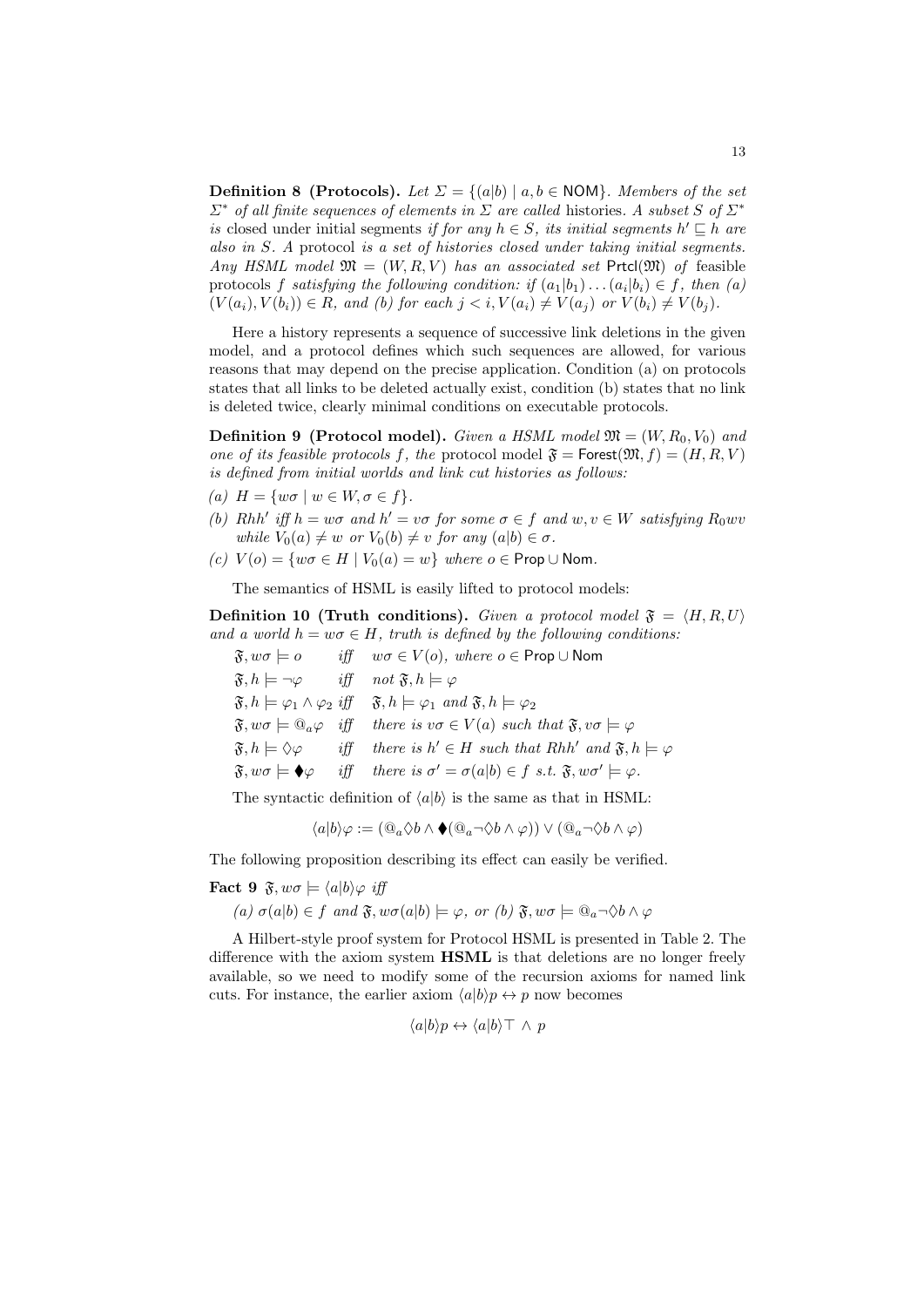#### Axioms and rules for basic hybrid modal logic

See Table 1

K axiom for  $\Box$  & Necessitation Rule for  $\Box$ 

See Table 1

Invariance axiom for  $\langle a|b \rangle$ 

 $@_{c}\langle a|b\rangle\top \leftrightarrow \langle a|b\rangle\top$ 

Recursion axioms for  $\langle a|b \rangle$ 

 $\langle a|b\rangle c \leftrightarrow \langle a|b\rangle \top \wedge c \quad \langle a|b\rangle p \leftrightarrow \langle a|b\rangle \top \wedge p \quad \langle a|b\rangle \neg \varphi \leftrightarrow \neg \langle a|b\rangle \varphi$  $\langle a|b\rangle \neg \phi \leftrightarrow \langle a|b\rangle \top \wedge \neg \langle a|b\rangle \phi$   $\langle a|b\rangle @_{c}\varphi \leftrightarrow @_{c}\langle a|b\rangle \varphi$  $\langle a|b\rangle\Diamond\varphi \leftrightarrow ((a \land \Diamond(\neg b \land \langle a|b\rangle\varphi)) \lor (\neg a \land \Diamond \langle a|b\rangle\varphi))$ 

#### Inference rule for

 $(B\text{-}Mix): \frac{@\c\overline{\langle a|b\rangle}_n(\mathbb{Q}_{a_{n+1}}\Diamond b_{n+1}\land\langle a_{n+1}|b_{n+1}\rangle\varphi)\to\theta}{\overline{\langle a|b\rangle}_n}$  $@_{c}\overline{\langle a|b\rangle}_{n} \blacklozenge\varphi \rightarrow \theta$ where  $n \geq 0$ ; the new nominals  $a_{n+1}, b_{n+1}$  are distinct from c and other nominals in  $\langle a|b\rangle_n$  and do not occur in  $\varphi$  or  $\theta$ .

Table 2. The Hilbert-style proof system for protocol HSML

which also contains irreducible protocol information about available deletions.<sup>[7](#page-13-0)</sup> In addition, the system contains a new principle expressing that the protocol is 'uniform': the available deletions are the same at each world:

$$
{}^{\textcircled{a}}c\langle a|b\rangle\top \leftrightarrow \langle a|b\rangle\top
$$

Theorem 3. Protocol HSML is strongly complete.

Proof. The completeness proof follows the same pattern as our earlier one for HSML. We merely sketch some salient steps that require attention.

For a start, the Lindenbaum Lemma can be proved just as before. With a little more care, we can also still have the earlier named models:

**Definition 11.** We say that  $\Delta_a = {\varphi \mid \mathcal{Q}_a \varphi \in \Gamma}$  is the protocol named set yielded by  $\Gamma$ . A named model is a tuple  $(\mathfrak{M}^{\Gamma}, f^{\Gamma}) = ((W^{\Gamma}, R^{\Gamma}, V^{\Gamma}), f^{\Gamma})$  where (a)  $W^{\Gamma}$  is the set of all named set yielded by  $\Gamma$ 

(b)  $R^{\Gamma}uv$  iff for all formulas  $\varphi, \varphi \in v$  implies  $\Diamond \varphi \in u$ 

14

<span id="page-13-0"></span><sup>&</sup>lt;sup>7</sup> The modified recursion axioms allow new situations. E.g.,  $\neg \langle a|b \rangle p \wedge \neg \langle a|b \rangle \neg p$  is not satisfiable in HSML, but in Protocol HSML it is true in a model where  $(a, b) \notin f$ .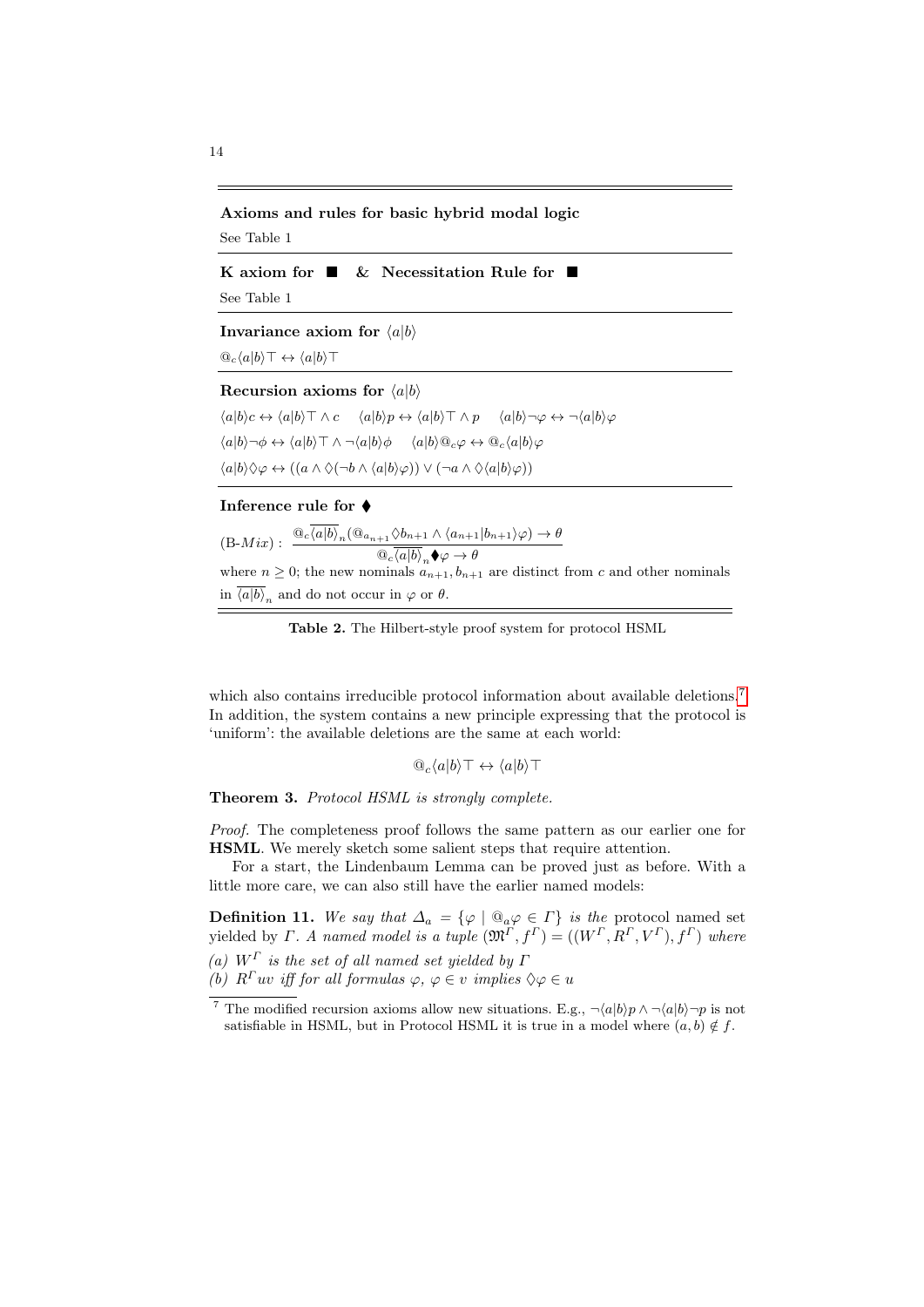$(c) V^{\Gamma}(o) = \{w \in W^{\Gamma} \mid o \in w, o \in \mathsf{Prop} \cup \mathsf{Nom}\}$ (d)  $f^{\Gamma} = \{ \overline{(a|b)}_n : \overline{\langle a|b \rangle}_n \top \wedge \bigwedge_{i=0}^{n-1} \overline{\langle a|b \rangle}_i @_{a_{i+1}} \Diamond b_{i+1} \in \Gamma \}.$ 

Here the condition  $\bigwedge_{i=0}^{n-1} \overline{\langle a|b \rangle}_i \mathbb{Q}_{a_{i+1}} \Diamond b_{i+1} \in \Delta_c$  picks out all those sequences of link cuts admissible according to  $\Gamma$  which do not include any vacuous cuts.

<span id="page-14-0"></span>**Lemma 4.** If 
$$
\overline{\langle a|b \rangle}_n \top \in \Gamma
$$
, then there is  $\sigma = \overline{(c|d)}_m \in f^{\Gamma}$  s.t. for all  $\varphi, m \le n$ :  
\n(a)  $\overline{\langle c|d \rangle}_m \varphi \in \Gamma$  iff  $\overline{\langle a|b \rangle}_n \varphi \in \Gamma$ , (b)  $\mathfrak{F}, w \models \overline{\langle c|d \rangle}_m \varphi$  iff  $\mathfrak{F}, w \models \overline{\langle a|b \rangle}_n \varphi$ 

*Proof.* We can get the sequence  $(c|d)_m$  from  $(a|b)_n$  by deleting all those pairs  $(a_i|b_i)$  for which  $\overline{\langle a|b \rangle}_i \mathbb{Q}_{a_{i+1}} \Diamond b_{i+1} \notin \Gamma$ .

Next comes a slightly different route from the completeness proof for HSML.

<span id="page-14-1"></span>**Lemma 5.** For all formulas  $\varphi$ , finite sequences  $\sigma = \overline{(a|b)}_n \in f^{\Gamma}$  and points w in the generated protocol named model  $\mathfrak{F} =$  Forest $(\mathfrak{M}, f)$  yielded by  $\Gamma$ ,

$$
\mathfrak{F}, w\sigma \models \varphi \text{ iff } \overline{\langle a|b \rangle}_n \varphi \in w
$$

*Proof.* The proof is by induction on the formulas  $\varphi$ .

(a) Atomic propositions and nominals. Given that  $\sigma \in f$ , which implies that  $\langle a|b\rangle_n \top \in w$ , we have  $\mathfrak{F}, w\sigma \models p$  iff  $w\sigma \in V(p)$  iff  $p \in w$  iff  $\langle a|b\rangle_n p \in w$ .

The case of nominals is similar.

(b) *Negations.* Since  $\overline{\langle a|b\rangle}_n \top \in w$ , we can use the modified recursion axiom to get  $\mathfrak{F}, w\sigma \models \neg \psi$  iff  $\mathfrak{F}, w \nvDash \psi$  iff  $\langle a|b\rangle_n \psi \notin w$  iff  $\langle a|b\rangle_n \psi \in w$  iff  $\langle a|b\rangle_n \neg \psi \in w$ .

As for further inductive steps, the cases for the operators  $\wedge$ ,  $\mathbb{Q}_c$ ,  $\Diamond$  and  $\blacklozenge$  are similar to those in the proof of the Truth Lemma for HSML in Section 3, using the derived Henkin Model, since the recursion axioms for these operators have not changed. Here we treat  $\mathcal Q$  and  $\blacklozenge$  as examples.

(c) We have the following equivalences:  $\mathfrak{F}, w\sigma \models \mathbb{Q}_c \psi$  iff  $\mathfrak{F}, \Delta_c \sigma \models \psi$  iff  $\langle a|b\rangle_n\psi \in \Delta_c$  iff  $\mathbb{Q}_c\langle a|b\rangle_n\psi \in w$  iff  $\langle a|b\rangle_n\mathbb{Q}_c\psi \in w$ .

(d) First, assume that  $\mathfrak{F}, w\sigma \models \blacklozenge \psi$ . Then there is  $\sigma' = \sigma(a|b)_{n+1} \in f$  such that  $\mathfrak{F}, w\sigma' \models \psi$ . Thus by the inductive hypothesis  $\overline{\langle a|b \rangle}_{n+1} \psi \in w$ . Since  $\mathfrak{F}, w\sigma \models$  $\mathbb{Q}_{a_{n+1}} \Diamond b_{n+1}$ , by the cases we have proved, it follows that  $\overline{\langle a|b\rangle}_n \mathbb{Q}_{a_{n+1}} \Diamond b_{n+1} \in w$ . Therefore,  $\overline{\langle a|b\rangle}_n \blacklozenge \psi \in w$ .

Next, assume that  $\langle a|b\rangle_n\blacklozenge\psi \in w$ . By the Existence Lemma, w is mixed, and so we have  $\overline{\langle a|b\rangle}_{n+1}\psi \in w$  for some  $a_{n+1}$  and  $b_{n+1}$ . By definition of  $f, \sigma' =$  $\sigma(a|b)_{n+1} \in f$ . By the inductive hypothesis,  $\mathfrak{F}, w\sigma' \models \psi$ . Therefore  $\mathfrak{F}, w\sigma \models \blacklozenge \psi$ .

The key Truth Lemma follows immediately from Lemma [4](#page-14-0) and Lemma [5.](#page-14-1)

**Lemma 6 (Truth Lemma).** For all formulas  $\varphi$ , finite sequences  $\sigma = (a|b)$ <sub>n</sub> and points w in the named protocol model  $\mathfrak{F} =$  Forest $(\mathfrak{M}, f)$  yielded by  $\Gamma$ ,

$$
\mathfrak{F}, w \models \overline{\langle a|b \rangle}_n \varphi \text{ iff } \overline{\langle a|b \rangle}_n \varphi \in w
$$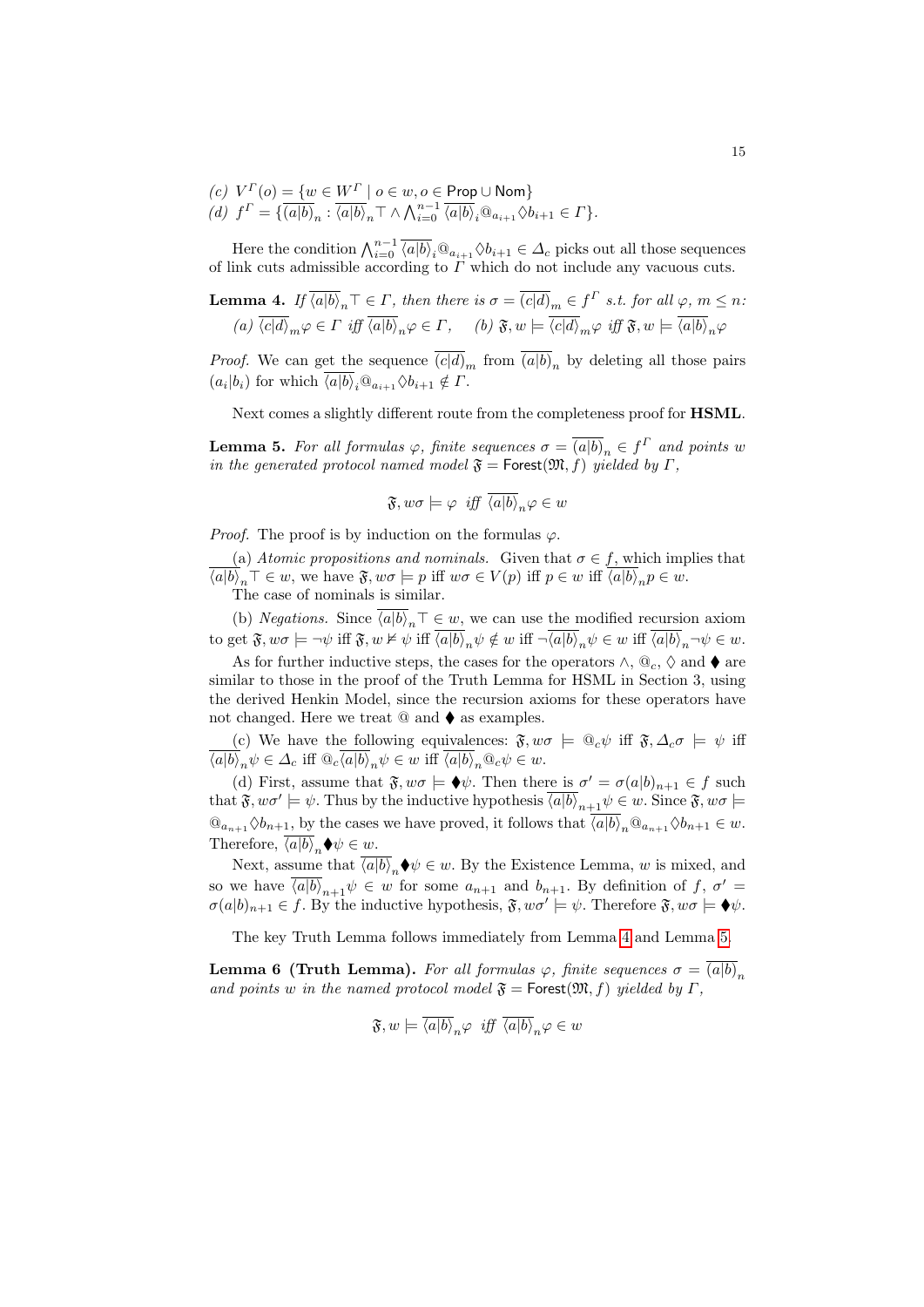This finalizes the proof of the completeness theorem for Protocol HSML.

Remark: Comparing the two completeness proofs. The 'full protocol' full( $\mathfrak{M}$ ) for a model M consists of all possible histories of link cuts. The derived Henkin model of Definition [7](#page-9-1) in the completeness proof for HSML is in essence the full protocol model of the named model of Definition [6.](#page-9-2) The difference is only notational: a history  $w\sigma$  in the full protocol model of M is attached to the model, becoming one of its pointed derived Henkin models  $\mathcal{M} : \sigma, w$ . Also, the truth conditions of  $\Diamond$ .  $\blacklozenge$  in the full protocol model Forest $(\mathfrak{M}, \text{full}(\mathfrak{M}))$ ,  $w\sigma$  are as in the derived Henkin model  $\mathcal{M}$ :  $\sigma, w$ . Thus one could also start with a completeness proof in the format that we have given here for protocol models, and then derive one for standard models as a special case.

Discussion: Reducing HSML and Protocol HSML. Given the analogy in completeness proofs, it is a natural question how HSML and Protocol HSML are related. For instance, can one find a formula  $\varphi'$  for every formula  $\varphi$  such that  $\varphi$ is satisfiable in HSML iff  $\varphi'$  is satisfiable in protocol HSML? One might think of such a formula  $\varphi'$  as a conjunction of the form

$$
\bigwedge_{a,b\in Q}\overline{\langle a|b\rangle}_n\top\wedge\varphi
$$

The first conjunct says that all link cuts explicitly involved in  $\varphi$  are admissible, where  $Q$  is the set of all nominals that occur in  $\varphi$ , possibly plus some new ones. The problem, however, is that not all relevant link cuts need be explicitly stated in a given formula  $\varphi$ , as illustrated in the following example.

$$
\varphi := \Diamond \top \land \neg \blacklozenge p \land \neg \blacklozenge \neg p
$$

is not satisfiable in HSML. Since there are no nominals in the formula  $\varphi, \varphi'$  would equal  $\varphi$  by the above method. However,  $\varphi'$  is satisfiable in protocol HSML.

Are there better reductions? And what about the opposite direction, from Protocol HSML to HSML? While we believe that mutual reductions indeed exist for dynamic-epistemic PAL and Protocol PAL, we are not sure that they extend to sabotage logics, and hence leave these matters as open problems.

### 5 Comparing link deletion and point deletion

A natural companion to link or edge deletion in graphs is deletion of vertices or points. The modal logic MLSR for stepwise point deletion of [\[22\]](#page-24-8), mentioned in the introduction as the inspiration for our completeness proof, adds a modality  $\langle -\varphi \rangle \psi$  for stepwise world removal to the basic hybrid modal logic:

$$
\varphi ::= a | p | \perp | \neg \varphi | \varphi \wedge \varphi | \Diamond \varphi | @_{a} \varphi | \langle -\varphi \rangle \varphi
$$

Formulas  $\langle -\varphi \rangle \psi$  have the following truth condition in models  $\mathfrak{M} = (W, R, V)$ :

$$
\mathfrak{M}, s \models \langle -\varphi \rangle \psi
$$
 iff there is a  $t \neq s$  with  $\mathfrak{M}, t \models \varphi$  and  $\mathfrak{M} - \{t\}, s \models \psi$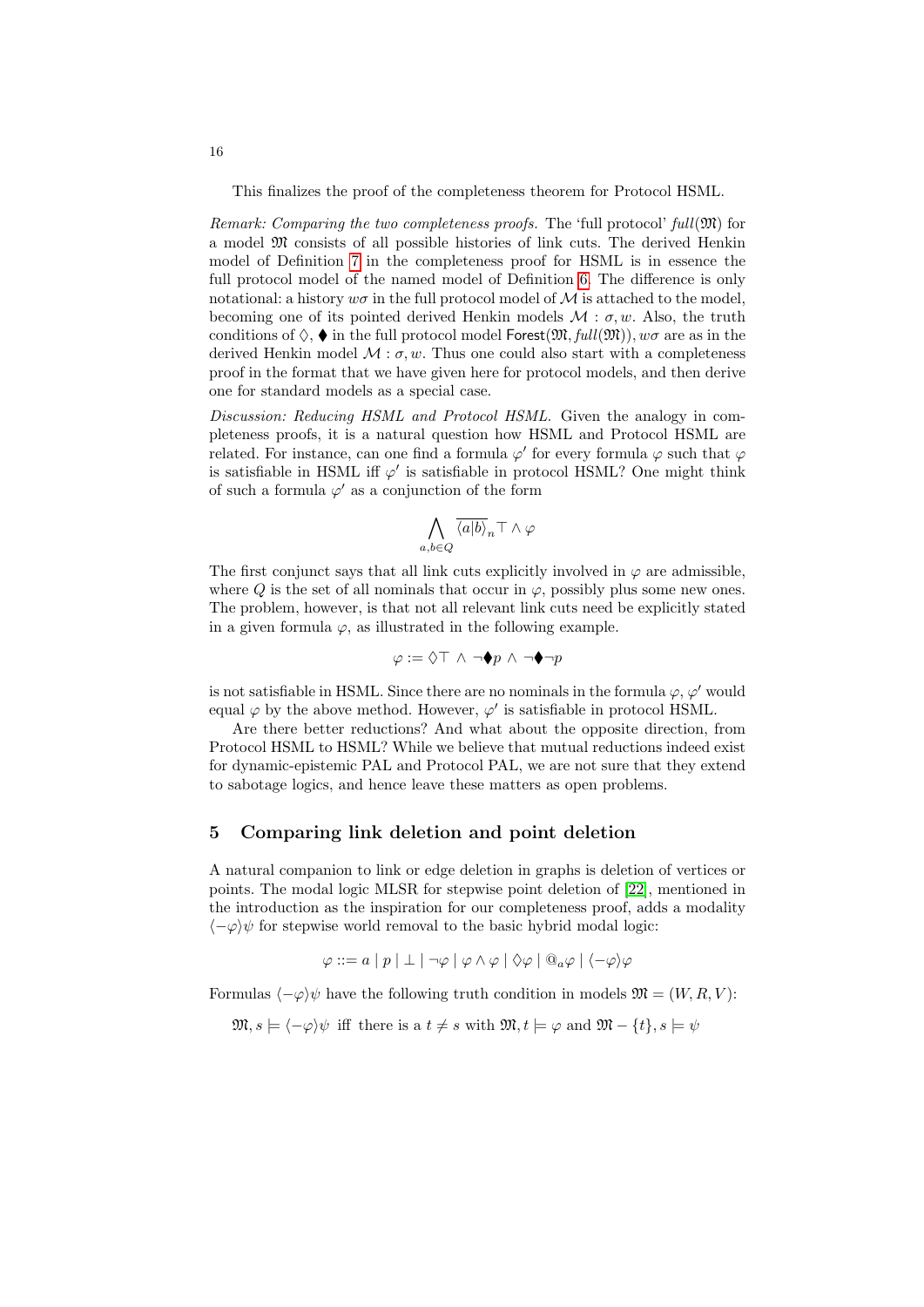In MLSR, the universal modality is definable as follows:  $U\varphi := \varphi \wedge \neg \langle -\neg \varphi \rangle \top$ , so it is freely available in our later proofs. It follows that the hybrid notion  $\mathbb{Q}_a\varphi$ is also definable, although this notation is used as primitive in MLSR for greater perspicuity of its proof system.

#### 5.1 From link deletion to point deletion

Intuitively, deleting links can be simulated by deleting points in models of the right kind. We will make this precise by embedding the logic HMSL into MLSR.

Consider the following fragment of the language of MLSR, with atomic propositions from Prop  $\cup \{i\}$  including a distinguished proposition letter i, and Nom<sup>[8](#page-16-0)</sup>:

<span id="page-16-1"></span> $\varphi ::= a | p | i | \neg \varphi | \varphi \wedge \varphi | \Diamond (i \wedge \Diamond \varphi) | \mathbb{Q}_a \varphi | \langle -(i \wedge \Diamond \neg i) \rangle \varphi$ 

We can translate the language of HSML into this fragment of MLSR.

Definition 12 (Translation I). Here is the HSML-to-MLSR translation:

\n- (a) 
$$
\text{Tr}(a) = a
$$
,  $\text{Tr}(p) = p$ ,  $\text{Tr}(\neg \varphi) = \neg \text{Tr}(\varphi)$ ,  $\text{Tr}(\varphi \wedge \psi) = \text{Tr}(\varphi) \wedge \text{Tr}(\psi)$
\n- (b)  $\text{Tr}(\mathbb{Q}_a \varphi) = \mathbb{Q}_a \text{Tr}(\varphi)$ ,  $\text{Tr}(\Diamond \varphi) = \Diamond(i \wedge \Diamond \text{Tr}(\varphi))$ ,  $\text{Tr}(\blacklozenge \varphi) = \langle - (i \wedge \Diamond \neg i) \rangle \text{Tr}(\varphi)$ .
\n

Next, we define models for MLSR where this translation makes sense.

**Definition 13 (Transformed models I).** Given a model  $\mathfrak{M}_0 = (W_0, R_0, V_0)$ for HSML, the model  $\mathcal{F}(\mathfrak{M}_0) = (W, R, V)$  for MLSR is defined as follows:

- (a)  $W = W_0 \cup W_i$  where  $W_i = \{(w, v, i) \mid (w, v) \in R_0 \text{ and } w, v \in W_0\}$
- (b)  $R = \{(w, (w, v, i)), ((w, v, i), v) \mid (w, v) \in R_0\}$
- (c) V : Nom  $\cup$  Prop  $\cup$   $\{i\} \rightarrow W$  is a valuation function such that  $V(o) = V_0(o)$ for  $o \in \textsf{Prop} \cup \textsf{Nom}$  and  $V(i) = W_i$ .

*Example 1.* In the graph depicted below,  $\mathcal{F}(\mathfrak{M}_0)$  is the transformed model of  $\mathfrak{M}_0$ . The link (1, 3) is represented by  $i_1$  in the transformed model. The sentence 'I can travel from 1 to 3' can be faithfully translated as 'I can first travel from 1 to  $i_1$ , and then to 3', while deleting the link  $(1, 3)$  can be faithfully represented as deleting a point in the model  $\mathcal{F}(\mathfrak{M}_0)$ , namely, the node  $i_1$ .



Now we have the following result connecting the two languages.

<span id="page-16-0"></span><sup>&</sup>lt;sup>8</sup> For the purpose of this section, we can use  $\langle -i\rangle\varphi$  rather than  $\langle -(i \wedge \Diamond \neg i)\rangle\varphi$  in the language. But the result in Appendix B needs the latter form which can specify more information about the models.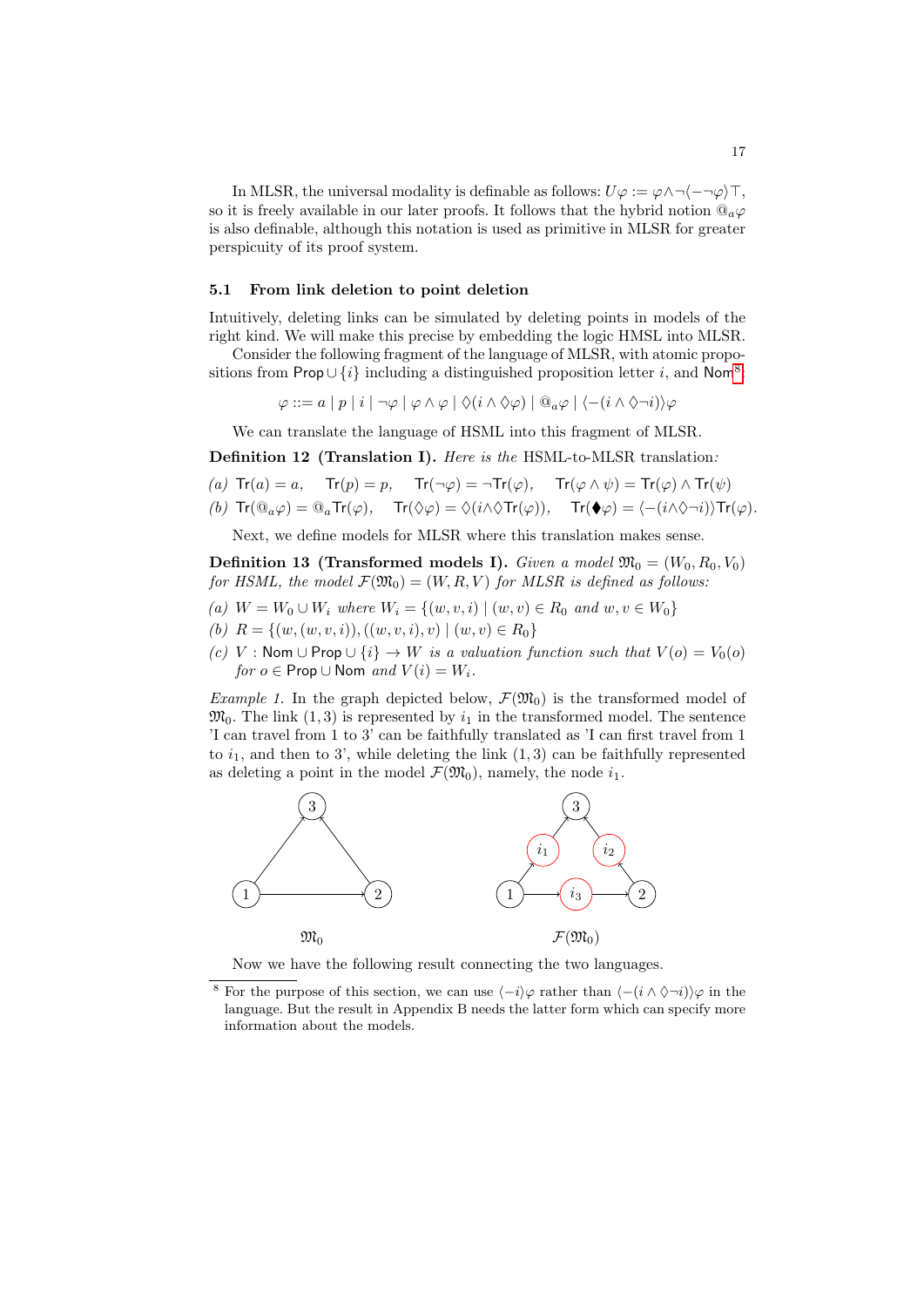**Fact 10** For any formula  $\varphi$  in the language of HSML and any model  $\mathfrak{M}_0$ ,

$$
\mathfrak{M}_0, w \models \varphi \text{ iff } \mathcal{F}(\mathfrak{M}_0), w \models \mathsf{Tr}(\varphi),
$$

where  $w \in W_0$  and  $\mathcal{F}(\mathfrak{M}_0)$  is constructed from  $\mathfrak{M}_0$  as in the preceding definition.

A result on equivalence of validities in the two logics follows immediately.

Corollary 1. We have the following equivalence:

$$
\models_c \varphi \text{ iff } \models_{\mathcal{F}(c)} \neg i \rightarrow \text{Tr}(\varphi)
$$

where  $C$  denotes the class of all models for HMSL, while  $\mathcal{F}(\mathcal{C})$  denotes the class of all MLSR models constructed from these.

However, this result does not tell us that we can embed HMSL into the logic MLSR as it stands over arbitrary models: for that, we need to define the special class  $\mathcal{F}(\mathcal{C})$  in the language of MLSR.

This can be done, with the caveat that we need extend the language of MLSR by adding the reverse operator  $\lozenge^{-1}$  as in temporal logic:

 $\mathfrak{M}, s \models \Diamond^{-1} \psi \text{ iff } \mathfrak{M}, t \models \psi \text{ for some } t \text{ with } Rts.$ 

In this extended language for MLSR, that we will denote by  $MLSR^+$ , we can define the special class  $\mathcal{F}(\mathcal{C})$  using the formulas listed in Table [3.](#page-17-0)

<span id="page-17-0"></span>**Table 3.** Defining  $\mathcal{F}(\mathcal{C})$  in MLSR<sup>+</sup>

a.  $i \rightarrow (\Diamond \neg i \land \langle -\top \rangle \neg \Diamond \top)$ 1. an i point has exactly one successor, which is a  $\neg i$  point

**b.**  $i \to (\Diamond^{-1} \neg i \land \langle -\top \rangle \neg \Diamond^{-1} \top)$ 

2. an i point has exactly one predecessor, which is a  $\neg i$  point

- c.  $\neg i \rightarrow \Box i$
- 3. if a  $\neg i$  point has successors, then they are i points

d.  $\neg i \land \Diamond \top \rightarrow [-\neg i] \langle -\top \rangle \Box \Diamond \top$ 

4. if a  $\neg i$  point has two or more different *i* successors,

then these cannot have the same successor.

#### <span id="page-17-1"></span>Proposition 1.

$$
\mathfrak{M} \in \mathcal{F}(\mathcal{C}) \quad \text{iff} \quad \mathfrak{M} \models_{\mathrm{MLSR}^+} A
$$

where A is the conjunction of the four MLSR formulas in Table [3.](#page-17-0)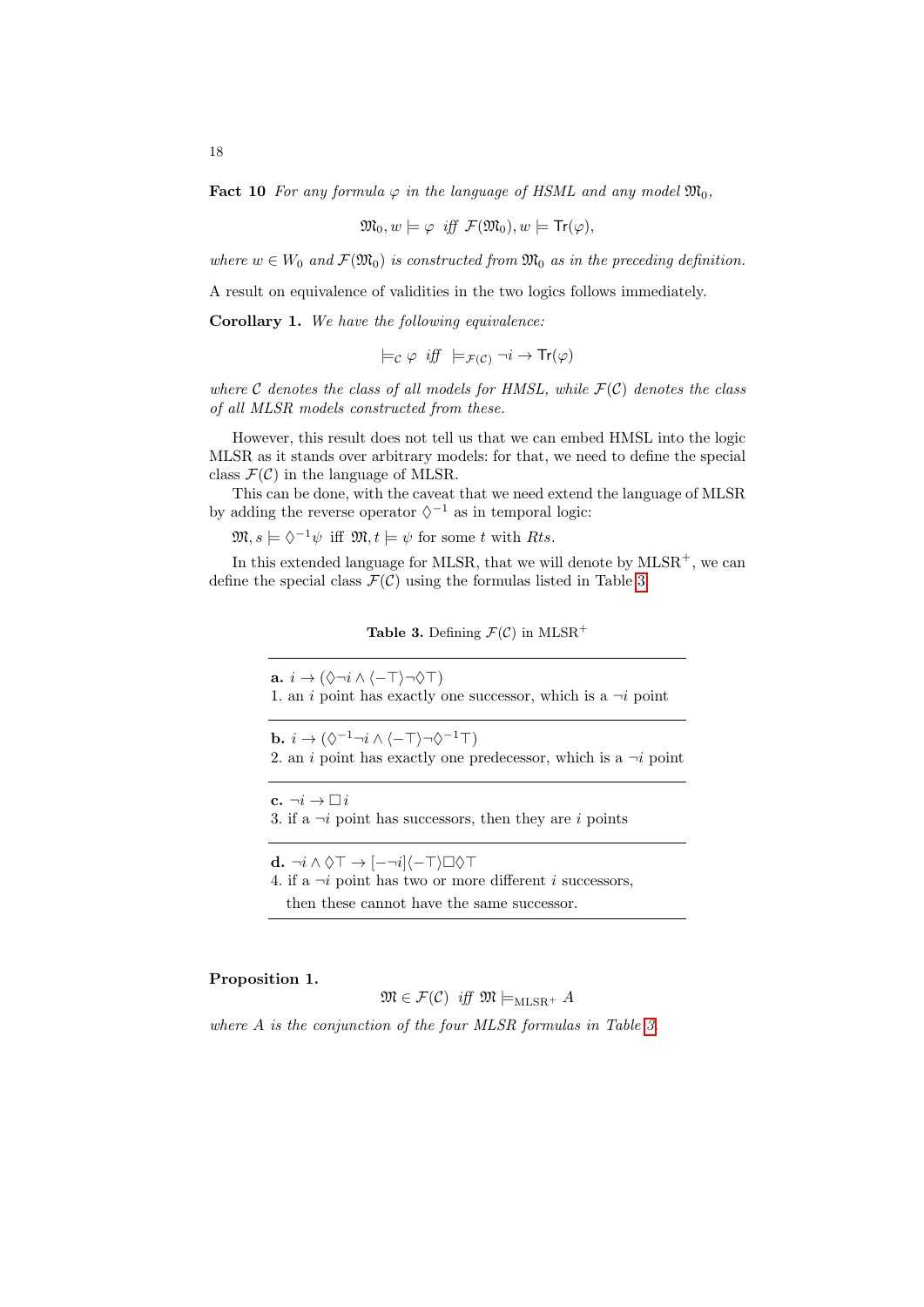Proof. For a start, note that all the listed properties a,b,c,d in Table [3](#page-17-0) hold for all models in  $\mathcal{F}(\mathcal{C})$ . Next, it is easy to see that, for any model  $\mathfrak{M}, \mathfrak{M} \models$  a iff it satisfies property 1, and likewise for b and 2, and c and 3. Given this, it suffices to focus on establishing the following claim:

If M satisfies properties 1, 2 and 3,  $\mathfrak{M} \in \mathcal{F}(\mathcal{C})$  iff  $\mathfrak{M} \models d$ .

From left to right, assume that  $\mathfrak{M} \in \mathcal{F}(\mathcal{C})$ . Given any point w in  $\mathfrak{M}$  with  $\mathfrak{M}, w \models \neg i \land \Diamond \top$ , we prove that  $\mathfrak{M}, w \models [-\neg i] \langle -\top \rangle \Box \Diamond \top$ . When deleting any  $\neg i$  point  $v \neq w$ , there are two cases. Case 1: The deleted  $\neg i$  point  $v \neq w$  is the successor of some i successor of w. In this case, by deleting this i-predecessor of v, since  $\mathfrak{M} \in \mathcal{F}(\mathcal{C})$ , all other *i*-successors of w must have a  $\neg i$  successor. Case 2: Otherwise, deleting any i point suffices to keep  $\Box \Diamond \top$  true at w.

From right to left, given a model  $\mathfrak{M}$  which satisfies properties 1, 2 and 3, but lacks 4, assume that some  $\neg i$  world w has two i successors s and t which share the same successor v. By the assumption then  $\mathfrak{M}, w \models \neg i \land \Diamond \top$ . Moreover, v is a  $\neg i$  world and the unique successor of both s and t because  $\mathfrak{M}$  has properties 1, 2. Next we prove that  $\mathfrak{M}, w \models \langle -\neg i \rangle \land \Box \bot$ . After deleting the world v, w has two successors s and t without a successor. Thus no matter which world we choose to delete([- $\top$ ]),  $\Diamond$   $\Box \bot$  is satisfied at w. It follows that  $\mathfrak{M}, w \not\models d$ .

Now we have the following result connecting the two languages.

**Corollary 2.** For every formula  $\varphi$  in the language of HSML,

<span id="page-18-0"></span> $\models_{\text{HSML}} \varphi \text{ iff } \models_{\text{MLSR}^+} UA \to (\neg i \to \text{Tr}(\varphi))$ 

Note that here we add the universal operator  $U$  in front of  $A$ , because  $UA$  rather than A can make sure the model of MLSR<sup>+</sup> which refutes  $UA \rightarrow (\neg i \rightarrow Tr(\varphi))$ at a certain world, according to Proposition [1,](#page-17-1) is a model in  $\mathcal{F}(\mathcal{C})$ .

In Appendix B, we present a slightly more complex method for obtaining an analogue to Corollary [2](#page-18-0) which needs no extension of the language of MLSR.

Digression: sabotage games. The above model transformation also implies the equivalence of the multi-link version of the sabotage game with single-point destinations, [\[17\]](#page-24-0), and the single-link version with multiple destinations. This result first appeared in Lemma 1 of [\[13\]](#page-24-1). We flesh out the details of its proof to show how it relates to the above embedding result.

Fact 11 Let Ind be an arbitrary set of individuals, and let the map of a multi-link version sabotage game be  $\mathfrak{M}_0 = (W_0, R_0^i, V_0)$ . Then the Traveler has a winning strategy starting at  $w \in W_0$  in  $\mathfrak{M}_0$  iff the Traveler has a winning strategy on  $w \text{ in } \mathcal{F}(\mathfrak{M}_0) = (W, R, V) \text{ where } W = \{g\} \cup W_0 \cup \bigcup_{i \in \text{Ind}} \{(w, v, i) \mid (w, v) \in$  $R_0^i$  and  $w, v \in W_0$ ,  $R = \{(w, (w, v, i)), ((w, v, i), v), ((w, v, i), g) \mid (w, v) \in R_0^i\}$ and the valuation function V is the same as the old  $V_0$  except that it makes the new node g one of the goals.

Before giving the proof, we first illustrate the definition of  $\mathcal{F}(\mathfrak{M}_0)$  in the fact and how it works in the proof by the following example.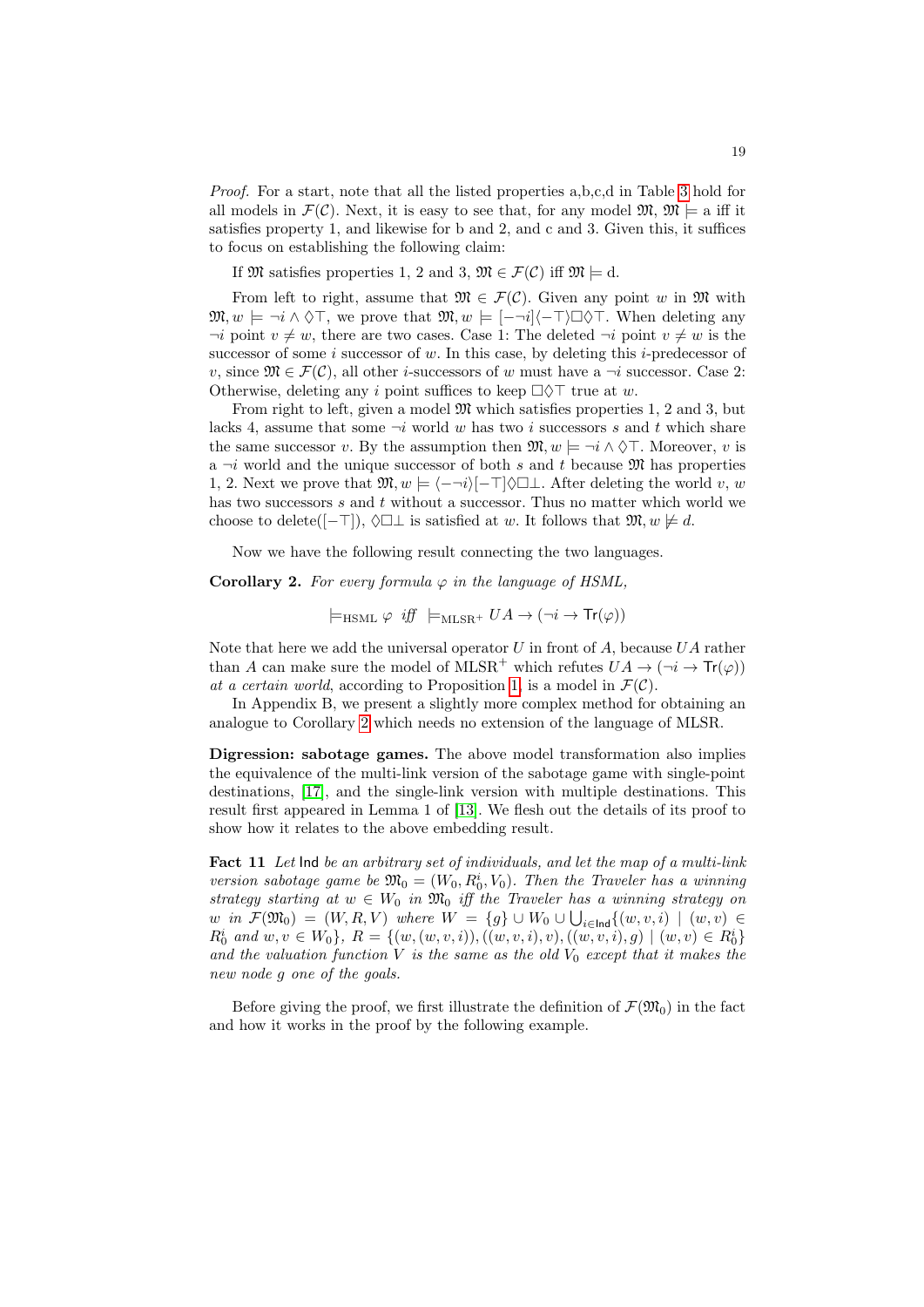Example 2. In the graph below, the Traveler has a winning strategy on a node in  $\mathfrak{M}_0$  iff the Traveler has a winning strategy on the corresponding node in  $\mathcal{F}(\mathfrak{M}_0)$ . The added goal point  $g_1$  plays a crucial role here. The upper  $(1, 2)$  link is represented by the three links  $(1, i_3), (i_3, 2), (i_3, g)$  in the transformed model in the sense that the Traveler can still move from 1 to 2 as long as the three links all remain untouched, while such a travel is no longer possible once at least one of the three links has been deleted.



*Proof.* To start our proof, for  $(a, b) \in R$ , we define this mapping f into  $\bigcup_i R_0^i$ .

$$
f((a,b)) = \begin{cases} (u,v)_i \text{ if } & (a,b) = (u,(u,v,i)) \\ (u,v)_i \text{ if } & (a,b) = ((u,v,i),v) \\ (u,v)_i \text{ if } & (a,b) = ((u,v,i),g) \end{cases}
$$

We show that deleting a link  $(a, b)$  in  $\mathcal{F}(\mathfrak{M}_0)$  is equivalent to deleting  $f((a, b))$ in  $\mathfrak{M}$ , while deleting  $(u, v)_i$  in  $\mathfrak{M}$  is equivalent to deleting any  $(a, b)$  such that  $f((a, b)) = (u, v)_i$  in  $\mathcal{F}(\mathfrak{M}_0)$ . More precisely, Traveler can go from u to v through  $R_i$  in  $\mathfrak M$  iff Traveler can go from u to v via  $(u, v, i)$  in  $\mathcal F(\mathfrak M_0)$ . Based on the mapping f defined above, both Traveler and Demon can derive winning strategies in one model from winning strategies in the other. We have two cases.

Case 1. If Traveler can move from u to v by  $R_i$  in  $\mathfrak{M}_0$ , then  $(u, v)_i$  was not deleted. So in  $\mathcal{F}(\mathfrak{M}_0), (u, (u, v, i)), ((u, v, i), v), ((u, v, i), g)$  are all not deleted. On u, Traveler first goes to  $(u, v, i)$  through the link  $(u, (u, v, i))$ . Then Demon has to delete the link  $((u, v, i), g)$ , or Traveler will win immediately. Traveller now moves to v through the link  $((u, v, i), v)$ .

Case 2. If Traveler cannot go from u to v by  $R_i$  in  $\mathfrak{M}$ , then  $(u, v)_i$  was deleted. So in  $\mathcal{F}(\mathfrak{M}_0)$ , at least one of  $(u,(u,v,i)), (u,v,i),v), (u,v,i),g)$  was deleted. If  $(u,(u,v,i))$  or  $((u,v,i),v)$  was deleted, then there is no path from u to  $(u,v,i)$ to v. If  $((u, v, i), g)$  was deleted, then Demon can cut  $((u, v, i), v)$  when Traveler reaches  $(u, v, i)$ . Therefore, Traveler can no longer go to v through  $(u, v, i)$ .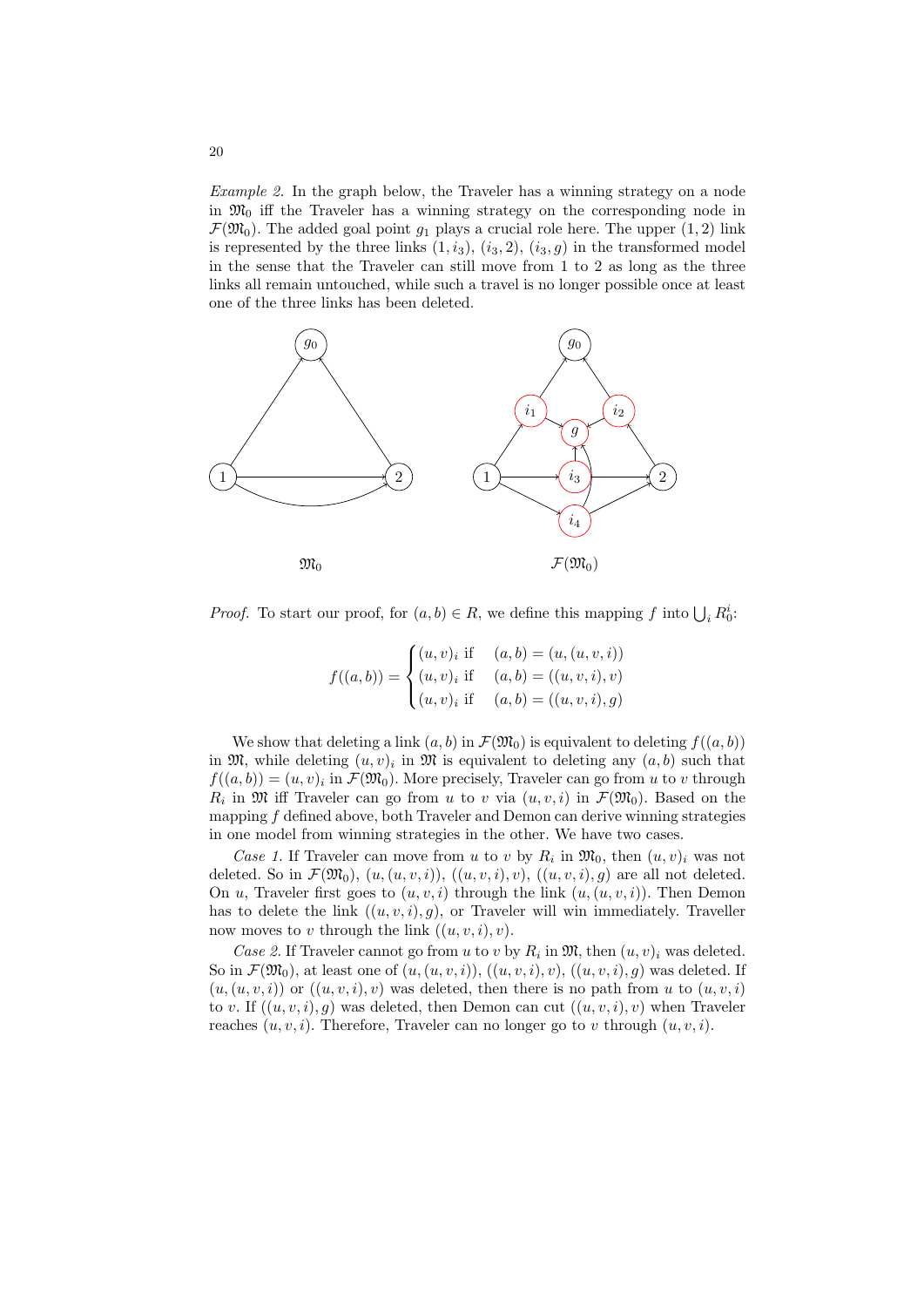#### 5.2 From point deletion to link deletion

At this point, it is natural to seek a converse system embedding, adding a converse modality  $\lozenge^{-1}$  to HSML to match the extension we made for MLSR. However, there is a mismatch here, since point removal in MLSR refers to a formula, while link deletion is arbitrary in HSML. Still, an embedding may be obtained by generalizing the link deletion operator  $\blacklozenge$  of HSML to a conditional version.

More precisely, we embed  $MLSR^+$  into an extended logic  $HSML^+$ , whose language is as follows with  $a \in \mathsf{Nom}, p \in \mathsf{Prop}$  and e a special nominal:

$$
\varphi ::= a \mid e \mid p \mid \neg \varphi \mid \varphi \wedge \varphi \mid \Diamond \varphi \mid \Diamond^{-1} \varphi \mid \blacklozenge_{\varphi}^{\varphi} \varphi
$$

The truth condition for  $\blacklozenge_{\psi}^{\varphi} \chi$  reads: <sup>[9](#page-20-0)</sup>

 $\mathfrak{M} = (W, R, V), w \models \bigoplus_{\psi}^{\varphi} \chi \text{ iff } \text{ there is a pair } (s, t) \in R$ such that  $\mathfrak{M}, s \models \varphi, \mathfrak{M}, t \models \psi \text{ and } (W, R \setminus (s, t), V), w \models \chi.$ 

Note that this covers the original sabotage modality as the special case  $\blacklozenge^{\top}_\top \chi$ . However, even using its named deletions,  $HSML^+$  cannot define the universal modality  $U\varphi$ . But we do have the following restricted version

<span id="page-20-1"></span>
$$
\forall \varphi := \neg \blacklozenge^{\neg \varphi}_T \top \wedge \neg \blacklozenge^{\top}_{\neg \varphi} \top
$$

This says that no links can be cut to or from  $\neg \varphi$ -worlds (such worlds will be called isolated), or in other words, all worlds which are in a R-relation with some world satisfy  $\varphi$ . This notion will suffice for our later purposes.

Next, the special nominal e is key to making point deletions in an  $MLSR^+$ model become link deletions in a matching HSML<sup>+</sup> model.

**Definition 14 (Transformed models II).** Given a model  $\mathfrak{M}_0 = (W_0, R_0, V_0)$ for MLSR<sup>+</sup>, the model  $\mathcal{G}(\mathfrak{M}_0) = (W, R, V)$  for HSML<sup>+</sup> is defined as follows:

- (a)  $W = W_0 \cup \{w_e\}$
- (b)  $R = R_0 \cup \{(w, w_e)\}\, | \, w \in W_0\}$
- (c) V : Nom  $\cup$  Prop  $\cup \{e\} \rightarrow W$  is a valuation function such that  $V(o) = V_0(o)$ for  $o \in \text{Prop} \cup \text{Nom}$  and  $V(e) = \{w_e\}.$

The following translation makes the effect of deleting a point v in  $\mathfrak{M}_0$  equivalent to the effect of deleting the corresponding link  $(v, w_e)$  in  $\mathcal{F}(\mathfrak{M}_0)$ .

**Definition 15 (Translation II).** The  $MLSR^+$ -to-HSML<sup>+</sup> translation is this: (a)  $\text{Tr}(o) = o$ ,  $\text{Tr}(\neg \varphi) = \neg \text{Tr}(\varphi)$ ,  $\text{Tr}(\varphi \wedge \psi) = \text{Tr}(\varphi) \wedge \text{Tr}(\psi)$ ,

<span id="page-20-0"></span><sup>&</sup>lt;sup>9</sup>  $\blacklozenge^{\varphi}_{\phi}\psi$  cannot be defined in the language of HSML. Let  $M_1 = (W_1, R_1, V_1)$  with  $W_1 =$  $\{\overline{w_1}, w_2\}, R_1 = \{(w_1, w_1), (w_2, w_2)\}, V(p) = \{w_2\}, V(a) = \{w_1\}$  for any  $a \in \mathbb{N}$ om.  $M_2 = (W_2, R_2, V_2)$  with  $W_2 = \{v_1, v_2\}, R_2 = \{(v_1, v_1), (v_2, v_2)\}, V(p) = \emptyset, V(a)$  ${v_1}$  for any  $a \in \text{Nom}$ . It is easy to see that there is an HSML-style bisimulation (cf. Appendix A) between  $(M_1, w_1)$  and  $(M_2, v_1)$ , and so each formula  $\alpha$  is true at  $w_1$ iff  $\alpha$  is true at  $v_1$ . However,  $M_1, w_1 \vDash \blacklozenge^a_{\top} \blacklozenge^p_{\top} a$ ,  $M_2, v_1 \nvDash \blacklozenge^a_{\top} \blacklozenge^p_{\top} a$ .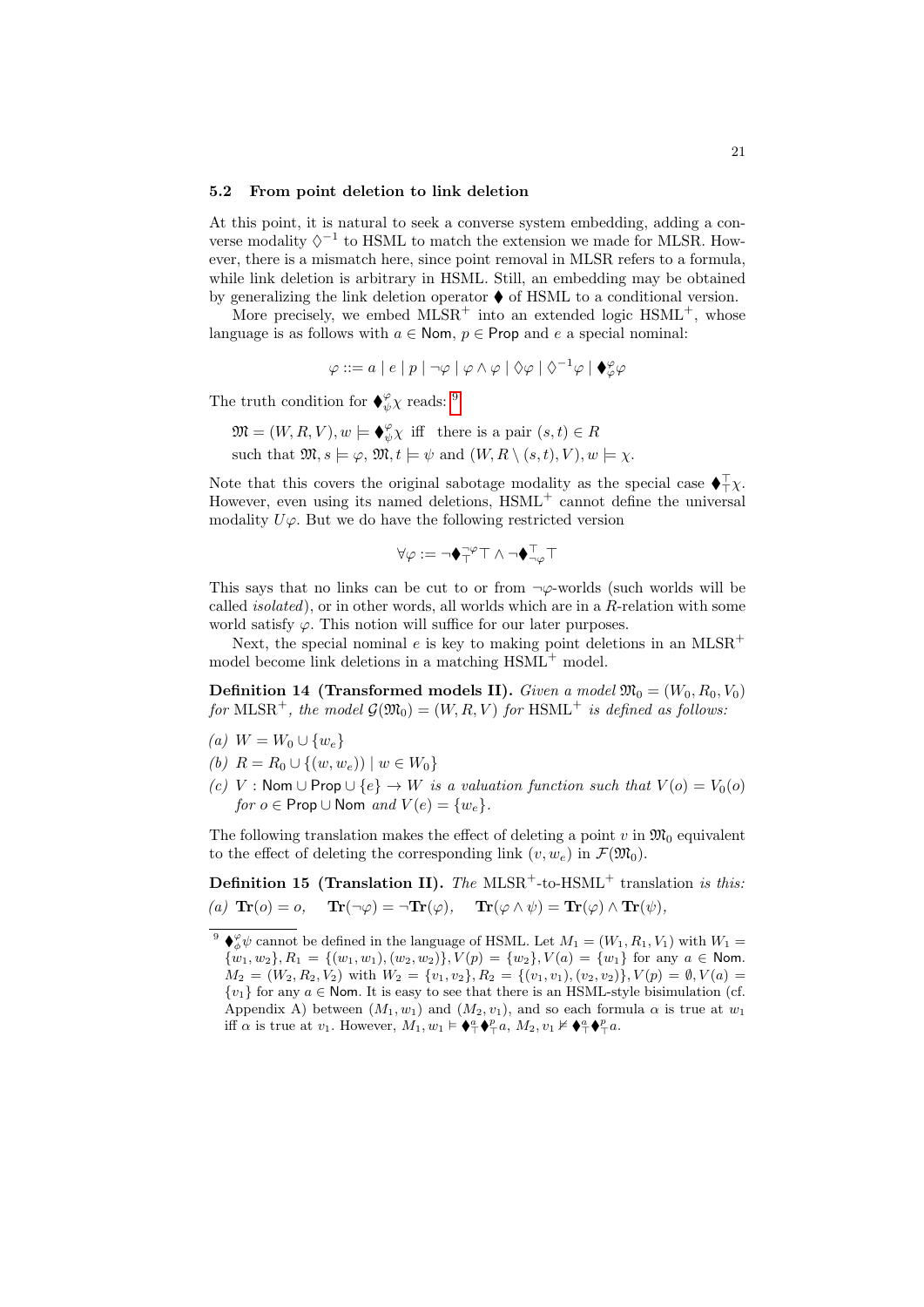(b) 
$$
\text{Tr}(\Diamond \varphi) = \Diamond (\Diamond e \wedge \text{Tr}(\varphi)), \qquad \text{Tr}(\Diamond^{-1} \varphi) = \Diamond^{-1}(\Diamond e \wedge \text{Tr}(\varphi)),
$$

$$
(c)\ \mathbf{Tr}(@_a\varphi)=@_a(\Diamond e\wedge\mathbf{Tr}(\varphi)),\quad \mathbf{Tr}((-\varphi)\psi)=\blacklozenge^{\mathbf{Tr}(\varphi)\wedge\Diamond e}(\Diamond e\wedge\mathbf{Tr}(\psi))
$$

This translation *relativizes* the operators in MLSR<sup>+</sup>-formulas  $\varphi$  syntactically to refer only to those worlds in  $\mathcal{G}(\mathfrak{M}_0)$  that satisfy either  $\Diamond e$  or e. An easy induction on formulas implies the following semantic invariance property:

**Proposition 2.** For all HSML-models  $\mathfrak{N}$ , and all worlds w satisfying  $\Diamond e$ , we have that  $\mathfrak{N}, w \models \textbf{Tr}(\varphi)$  iff  $\mathfrak{N} \mid (\Diamond e \vee e), w \models \textbf{Tr}(\varphi)$ , where  $\mathfrak{N} \mid (\Diamond e \vee e)$  is the submodel of  $\mathfrak N$  consisting of all worlds that satisfy  $\Diamond e \vee e$ .

In particular, once a link R from a world v to  $w_e$  has been deleted in a model  $\mathcal{G}(\mathfrak{M}_0), v$  falls outside of the relativized model  $\mathcal{G}(\mathfrak{M}_0)$  | ( $\Diamond e \vee e$ ) and plays no role any more in the evaluation of translated formulas. Thus, the effect on such formulas is the same as if the world  $v$  had been deleted.

These observations are the key to the following result.

**Fact 12** For any formula  $\varphi$  of MLSR<sup>+</sup>, any model  $\mathfrak{M}_0$  and world  $w \in W_0$ ,

 $\mathfrak{M}_0, w \models \varphi \text{ iff } \mathcal{G}(\mathfrak{M}_0), w \models \text{Tr}(\varphi),$ 

where  $\mathcal{G}(\mathfrak{M}_0)$  is constructed from  $\mathfrak{M}_0$  as in Definition [14.](#page-20-1)

Proof. The proof is by induction, and we only sketch the crucial case of the pointdeletion modality. Recall that  $\mathfrak{M}_0$ ,  $s \models \langle -\varphi \rangle \psi$  iff there exists a world  $t \neq s$  such that  $\mathfrak{M}_0, t \models \varphi$  and  $\mathfrak{M}_0 - \{t\}, s \models \psi$ , where  $\mathfrak{M}_0 - \{t\}$  is the submodel of  $\mathfrak{M}_0$  in which the world  $t$  has been deleted. By the inductve hypothesis, we have that (a)  $\mathcal{G}(\mathfrak{M}_0), t \models \text{Tr}(\varphi)$ , and (b)  $\mathcal{G}(\mathfrak{M}_0 - \{t\}), s \models \text{Tr}(\psi)$ . To see that the formula  $\text{Tr}(\langle -\varphi \rangle \psi)$  as defined above is true at s in  $\mathcal{G}(\mathfrak{M}_0)$ , we cut the link from t to e, and need to have  $\text{Tr}(\psi)$  true at s. However, this follows from (b) above plus Proposition 2, since  $\mathcal{G}(\mathfrak{M}_0 - \{t\})$  equals the relativization of the model  $\mathcal{G}(\mathfrak{M}_0)$ after the link cut from t to e to only those worlds that satisfy  $\Diamond e \vee e$ .

Our remaining task is to suitably define the class of models  $\mathcal{G}(\mathcal{C}) = \{ \mathcal{G}(\mathfrak{M}_0) \mid$  $\mathfrak{M}_0 \in \mathcal{C}$ , where C is the class of all models for MLSR<sup>+</sup>. We start with two simple auxiliary observations about the defining HSML<sup>+</sup>-formula (where we recall that our special universal modality ∀ ranges only over non-isolated points).

**Proposition 3.** For any  $HMSL^+$  model  $\mathfrak{N}$ .

- (a) If  $\mathfrak{N} \in \mathcal{G}(\mathcal{C})$ , then  $\mathfrak{N}, w \models \forall ((\neg e \rightarrow \Diamond e) \land (e \rightarrow \Box \bot))$
- (b) Let  $\mathfrak{N}$  − ISO be the model obtained by removing all isolated worlds in  $\mathfrak{N}$ . If, for some world w,  $\mathfrak{N}, w \models \forall ((\neg e \rightarrow \Diamond e) \land (e \rightarrow \Box \bot))$ , then  $\mathfrak{N}$ -ISO  $\in \mathcal{G}(\mathcal{C})$ .

We now obtain the following reduction from  $MLSR^+$  to  $HMSL^+$ .

**Fact 13** For each formula  $\varphi$  in the language of MLSR<sup>+</sup>,

$$
\models_{\mathrm{MLSR}^+} \varphi \text{ iff } \models_{\mathrm{HSML}^+} \forall ((\neg e \to \Diamond e) \land (e \to \Box \bot)) \to (\neg e \land \Diamond e \to \mathrm{Tr}(\varphi))
$$

22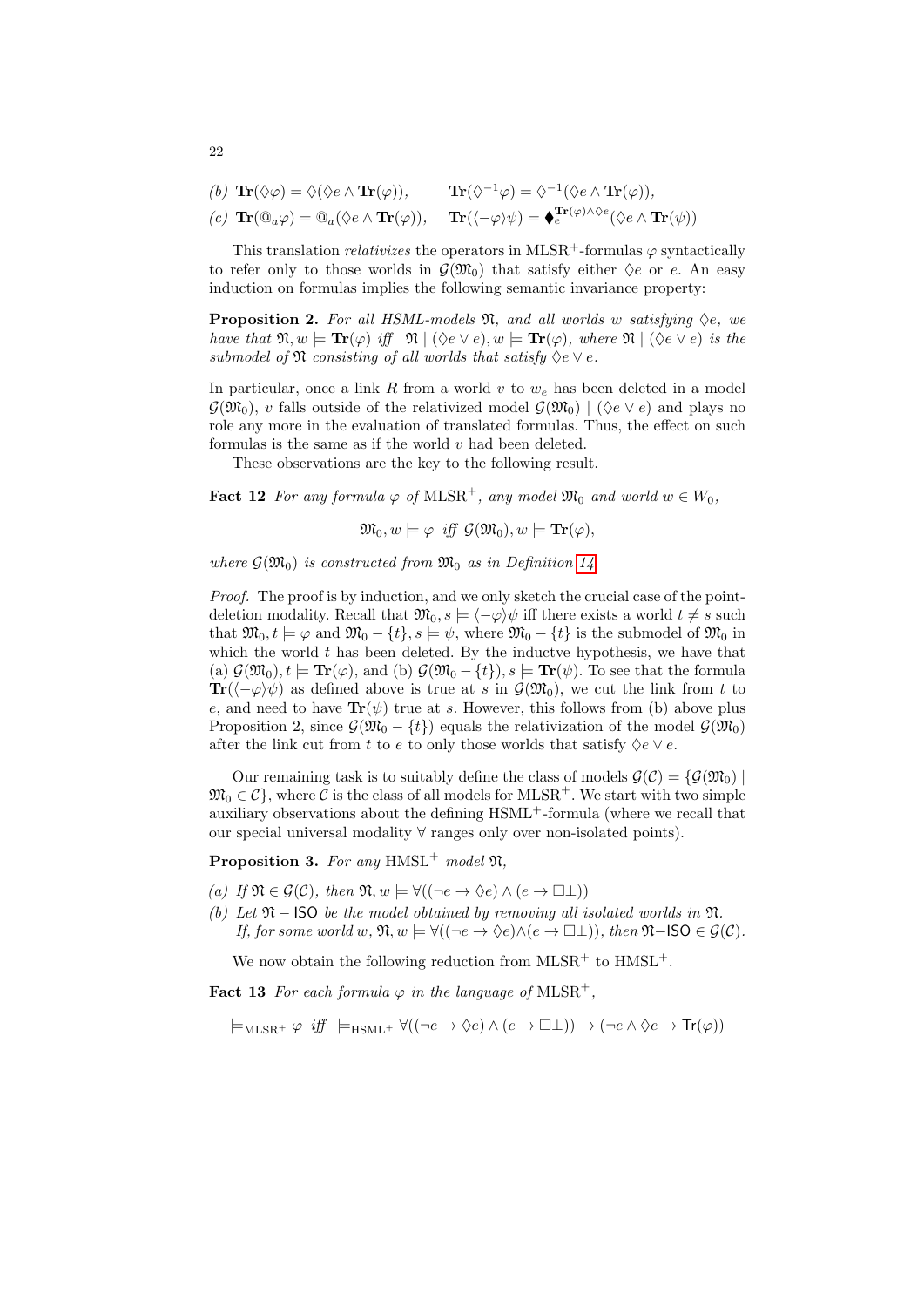Proof. From right to left, this is straightforward. Suppose that the stated formula is valid in HSML<sup>+</sup>, and let  $\mathfrak{M}, s$  be any pointed model for MLSR<sup>+</sup>. By Proposition 3.(a), we have that the HSML<sup>+</sup>-model  $\mathcal{G}(\mathfrak{M}) \models \forall ((\neg e \rightarrow \Diamond e) \land (e \rightarrow \Box \bot)).$ By the definition of the mapping G, we have that s satisfies  $\neg e \wedge \Diamond e$ . It follows from the assumption that  $\mathcal{G}(\mathfrak{M}) \models \text{Tr}(\varphi)$ , and so by Fact 12,  $\mathcal{M}, s \models \varphi$ .

From left to right, we argue by contraposition. Suppose that some HSML<sup>+</sup>model  $\Re$  and world s make the following formulas true: (a)  $\forall ((\neg e \rightarrow \Diamond e) \land (e \rightarrow \Diamond e))$  $\Box$ ), (b) ¬e, (c)  $\Diamond$ e, and (d) ¬ $\mathbf{Tr}(\varphi)$ . Now remove all isolated points from  $\mathfrak{N}$ to obtain the model  $\mathfrak{N}\text{-ISO}$ . It is easy to verify that, in this model, (a), (b) and (c) above still hold at s. [In particular, given the assumptions, neither s nor  $e$ are isolated points, so they stay in.] But (d) remains true as well, by an appeal to Proposition 2. The reason is that, given the truth of  $(a)$ ,  $\mathfrak{N}\text{-ISO}$  equals the relativized model  $\mathfrak{N} \mid (\Diamond e \lor e)$ . But then, finally, Proposition 3.(b) gives us an MLSR<sup>+</sup>-model  $\mathfrak{M}$  with  $\mathcal{G}(\mathfrak{M}) = \mathfrak{N}$ -ISO where  $\varphi$  is false at s.

Finally, we close the circle of our two system embeddings so far by showing that the extended language  $HSML^+$  can also be embedded into  $MLSR^+$ . One just extends the translation function in Definition [12](#page-16-1) by adding the two clauses

$$
\begin{aligned} \mathrm{Tr}(\Diamond^{-1}\varphi)&=\Diamond^{-1}(i\wedge\Diamond^{-1}\mathrm{Tr}(\varphi))\\ \mathrm{Tr}(\blacklozenge^{\varphi}_{\psi}\chi)&=\langle -(i\wedge\Diamond^{-1}(\neg i\wedge\mathrm{Tr}(\varphi))\wedge\Diamond(\neg i\wedge\mathrm{Tr}(\psi)))\mathrm{Tr}(\chi) \end{aligned}
$$

It is not hard to verify that we have the following new result:

## **Proposition 4.** For any formula  $\varphi$  in the language of HSML<sup>+</sup>.

 $\models_{\text{HSML}^+} \varphi \text{ iff } \models_{\text{MLSR}^+} UA \to (\neg i \to \text{Tr}(\varphi))$ 

Thus, we can embed slight extensions of HSML into matching extensions of MLSR and vice versa. This gives substance to the intuition that point deletion and link deletion are closely related in a logical perspective.[10](#page-22-0) We leave obtaining sharper and more parsimonious reductions as an open problem.<sup>[11](#page-22-1)</sup>

#### 6 Conclusion

We have axiomatized the logic HSML of arbitrary link deletion in a Hilbert-style format using modest hybrid additions to the original language of sabotage modal logic which allow for defining an auxiliary companion modality of named link

<span id="page-22-0"></span><sup>&</sup>lt;sup>10</sup> Point deletion and arrow deletion are also close in Arrow Logic, [\[16\]](#page-24-14), [\[24\]](#page-24-15), which treats arrows as objects representing transitions, but we have not been able to establish a precise connection between this research line and our logics of graph change.

<span id="page-22-1"></span> $11$  We have encountered quite a few forms of deletion by now. PAL deletes all points satisfying a certain property, and the counterpart for this is the DEL-style logic of uniform definable link cutting in Appendix A. One can also delete definable objects or definable links stepwise, as we have analyzed here. As a specialization of this, there is deletion of arbitrary points or links, or just individual named objects or links. We leave a comparison of the latter variants to further study.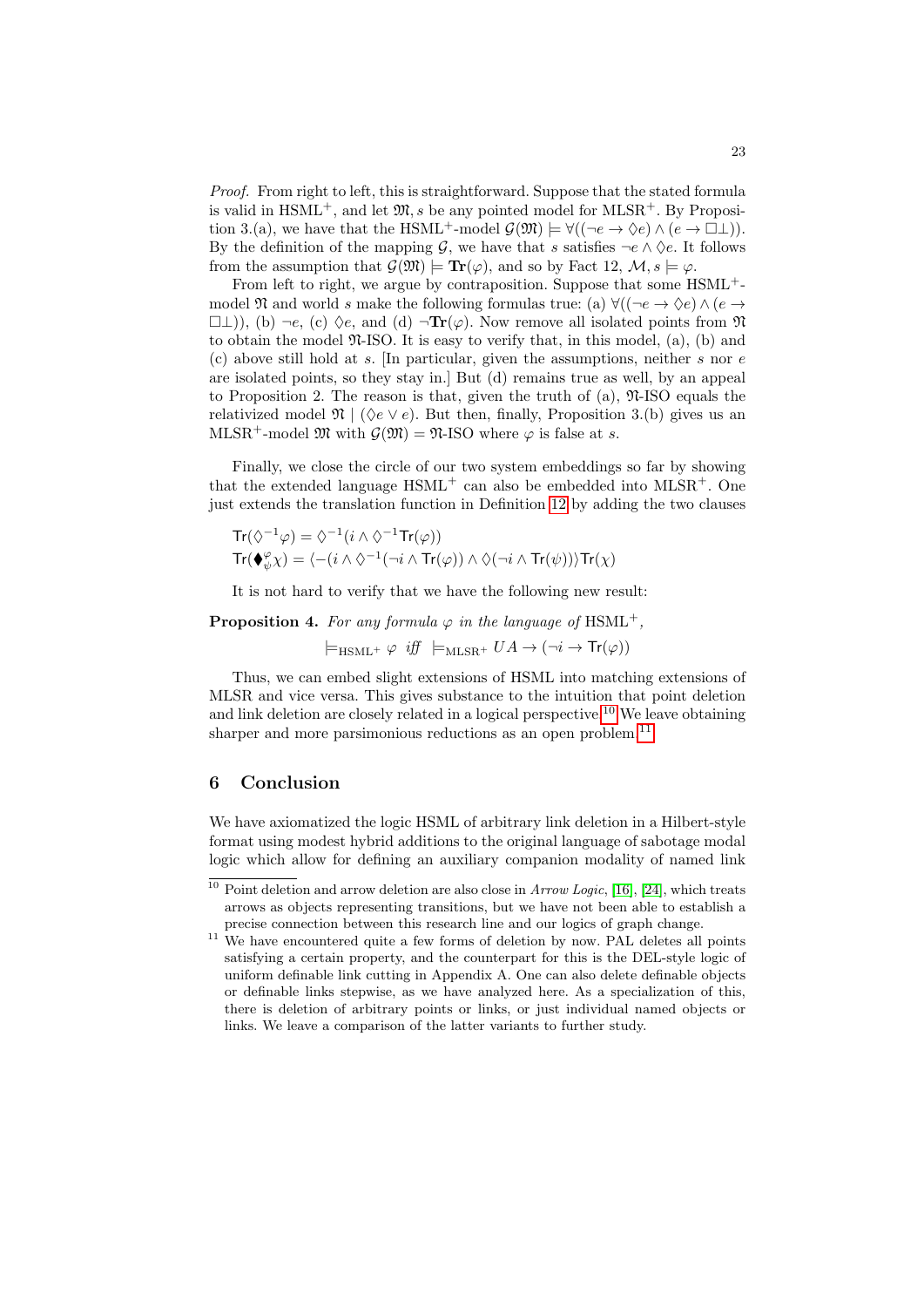deletion simplifying the proof system. In addition, we have used our setting to provide mutual reductions between existing modal logics of point deletion and link deletion that suggest more unity to logics of graph-changing games than might have been apparent at first sight.

We believe that the technique of axiomatization via a companion modality definable in the logic, which simplifies the one in [\[22\]](#page-24-8) to which our general treatment remains indebted, can be applied to many further logics of graph change in the literature, and also to further kinds of semantics beyond the protocol models whose logic we have axiomatized.

In our view, two major open problems remain for judging the virtues of working with HSML. A first concern are the schematically valid formulas of HSML that remain valid under substitution of arbitrary formulas for atomic formulas. Most, but not all of the principles in our axiomatizations were schematically valid: in particular, the recursion axiom for proposition letters was not. [\[10\]](#page-24-16) axiomatizes the schematically valid formulas of public announcement logic using an abstract poly-modal semantics with modal and dynamic accessibility relations which can be seen as a generalization of our protocol models, cf. also [\[25\]](#page-24-17). We believe that our approach lifts to such a setting, but this needs to be verified.

Another major question concerning HSML (also open for its parent logic SML) is an *interpolation theorem*. It is not hard to see that the proof techniques for hybrid logic in [\[1\]](#page-23-5) extend to HSML, but they require adding downarrow binders to our language which lack motivation in the setting of graph games. Whether we can do without them is an open problem at the present stage.

Finally, as already suggested in the Introduction, our results for HSML can also be seen as a case study for broader issues in dynamic-epistemic and hybrid logics. We leave these to further investigation.

Acknowledgment We thank the referees of this paper for helpful comments.

#### References

- <span id="page-23-5"></span>1. Carlos Areces, Patrick Blackburn, and Maarten Marx. Hybrid logics: Characterization, interpolation and complexity. Journal of Symbolic Logic, 66:977–1010, 2001.
- <span id="page-23-1"></span>2. Carlos Areces, Raul Fervari, Guillaume Hoffmann, and Mauricio Martel. Relationchanging logics as fragments of hybrid logics. In GandALF, EPTCS, pages 16–29, 2016.
- <span id="page-23-3"></span>3. Carlos Areces and Balder ten Cate. Hybrid logics. In Johan van Benthem, Patrick Blackburn, and Frank Wolter, editors, Handbook of Modal Logic, pages 821–868. Elsevier Science Publishers, Amsterdam, 2007.
- <span id="page-23-0"></span>4. Guillaume Aucher, Johan van Benthem, and Davide Grossi. Modal logics of sabotage revisited. Journal of Logic and Computation, 28:269 – 303, March 2018.
- <span id="page-23-2"></span>5. Alexandru Baltag and Bryan Renne. Dynamic epistemic logic. Stanford Encyclopedia of Philosophy, 2016.
- <span id="page-23-4"></span>6. Patrick Blackburn, Maarten de Rijke, and Yde Venema. Modal Logic. Cambridge Tracts in Theoretical Computer Science. Cambridge University Press, 2001.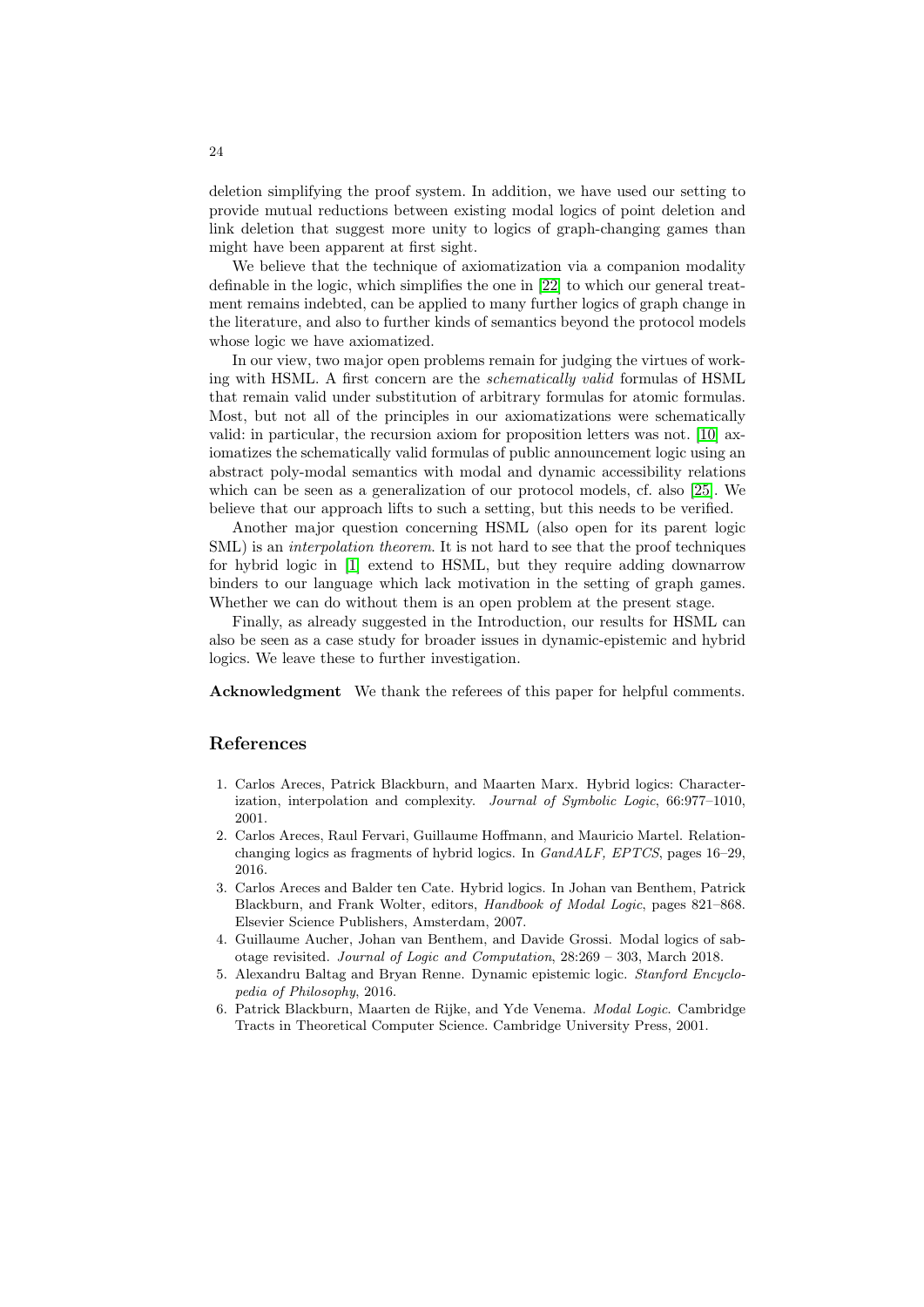- <span id="page-24-12"></span>7. Patrick Blackburn and Balder Ten Cate. Pure extensions, proof rules, and hybrid axiomatics. Studia Logica, 84:277–322, 2006.
- <span id="page-24-4"></span>8. Nina Gierasimczuk, Lena Kurzen, and Fernando R. Velázquez-Quesada. Learning and teaching as a game: A sabotage approach. In Xiangdong He, John Horty, and Eric Pacuit, editors, Logic, Rationality, and Interaction, pages 119–132. Springer, Heidelberg, 2009.
- <span id="page-24-6"></span>9. Davide Grossi and Simon Rey. Credulous acceptability, poison games and modal logic. In Proceedings of the 18th International Conference on Autonomous Agents and MultiAgent Systems, AAMAS '19, page 1994–1996, Richland, SC, 2019. International Foundation for Autonomous Agents and Multiagent Systems.
- <span id="page-24-16"></span>10. Wesley H. Holliday, Tomohiro Hoshi, and Thomas F. Icard. Schematic validity in dynamic epistemic logic: Decidability. In Hans van Ditmarsch, Jérôme Lang, and Shier Ju, editors, Logic, Rationality, and Interaction, pages 87–96, Berlin, Heidelberg, 2011. Springer Berlin Heidelberg.
- <span id="page-24-9"></span>11. Tomohiro Hoshi. Public announcement logics with constrained protocols. In Proceedings of the 8th Conference on Logic and the Foundations of Game and Decision Theory (LOFT 8), 2014.
- <span id="page-24-2"></span>12. Dazhu Li. Losing connection: the modal logic of definable link deletion. Journal of Logic and Computation, 30(3):715–743, 2020.
- <span id="page-24-1"></span>13. Christof Löding and Philipp Rohde. Solving the sabotage game is pspace-hard. In Branislav Rovan and Peter Vojtáš, editors, Mathematical Foundations of Computer Science 2003, pages 531–540. Springer, Berlin, 2003.
- <span id="page-24-3"></span>14. Krzysztof Mierzewski. Sabotage games in the random graph, Department of Philosophy, Stanford University. Working paper, 2018.
- <span id="page-24-7"></span>15. Declan Thompson. Local fact change logic. In Fenrong Liu, Hiroakira Ono, and Junhua Yu, editors, Knowledge, Proof and Dynamics, Logic in Asia: Studia Logica Library, pages 73–96. Springer, Singapore, 2020.
- <span id="page-24-14"></span>16. Johan van Benthem. Exploring Logical Dynamics. CSLI Publications, 1996.
- <span id="page-24-0"></span>17. Johan van Benthem. An essay on sabotage and obstruction. In Dieter Hutter and Werner Stephan, editors, Mechanizing Mathematical Reasoning: Essays in Honor of Jörg H. Siekmann on the Occasion of His 60th Birthday, pages 268–276. Springer, Heidelberg, 2005.
- <span id="page-24-11"></span>18. Johan van Benthem. Logical Dynamics of Information and Interaction. Cambridge University Press, 2011.
- <span id="page-24-13"></span>19. Johan van Benthem, Jelle Gerbrandy, Tomohiro Hoshi, and Eric Pacuit. Merging frameworks for interaction. Journal of Philosophical Logic, 38:491–526, 2009.
- <span id="page-24-18"></span>20. Johan van Benthem and Fenrong Liu. Dynamic logic of preference upgrade. Journal of Applied Non-Classical Logics, 17(2):157–182, 2007.
- <span id="page-24-5"></span>21. Johan van Benthem and Fenrong Liu. Graph games and logic design. In Fenrong Liu, Hiroakira Ono, and Junhua Yu, editors, Knowledge, Proof and Dynamics, pages 125–146. Springer, Singapore, 2020.
- <span id="page-24-8"></span>22. Johan van Benthem, Krzysztof Mierzewski, and Francesca Zaffora Blando. The modal logic of stepwise removal. The Review of Symbolic Logic, page 1–28, 21 July, 2020.
- <span id="page-24-10"></span>23. Hans van Ditmarsch, Wiebe van der Hoek, and Barteld Kooi. Dynamic Epistemic Logic. Springer, Dordrecht, 2008.
- <span id="page-24-15"></span>24. Yde Venema. A crash course in arrow logic, ILLC, University of Amsterdam. Working paper, 1994.
- <span id="page-24-17"></span>25. Wang Yanjing. Epistemic Modelling and Protocol Dynamics. Theses, ILLC, University of Amsterdam, September 2010.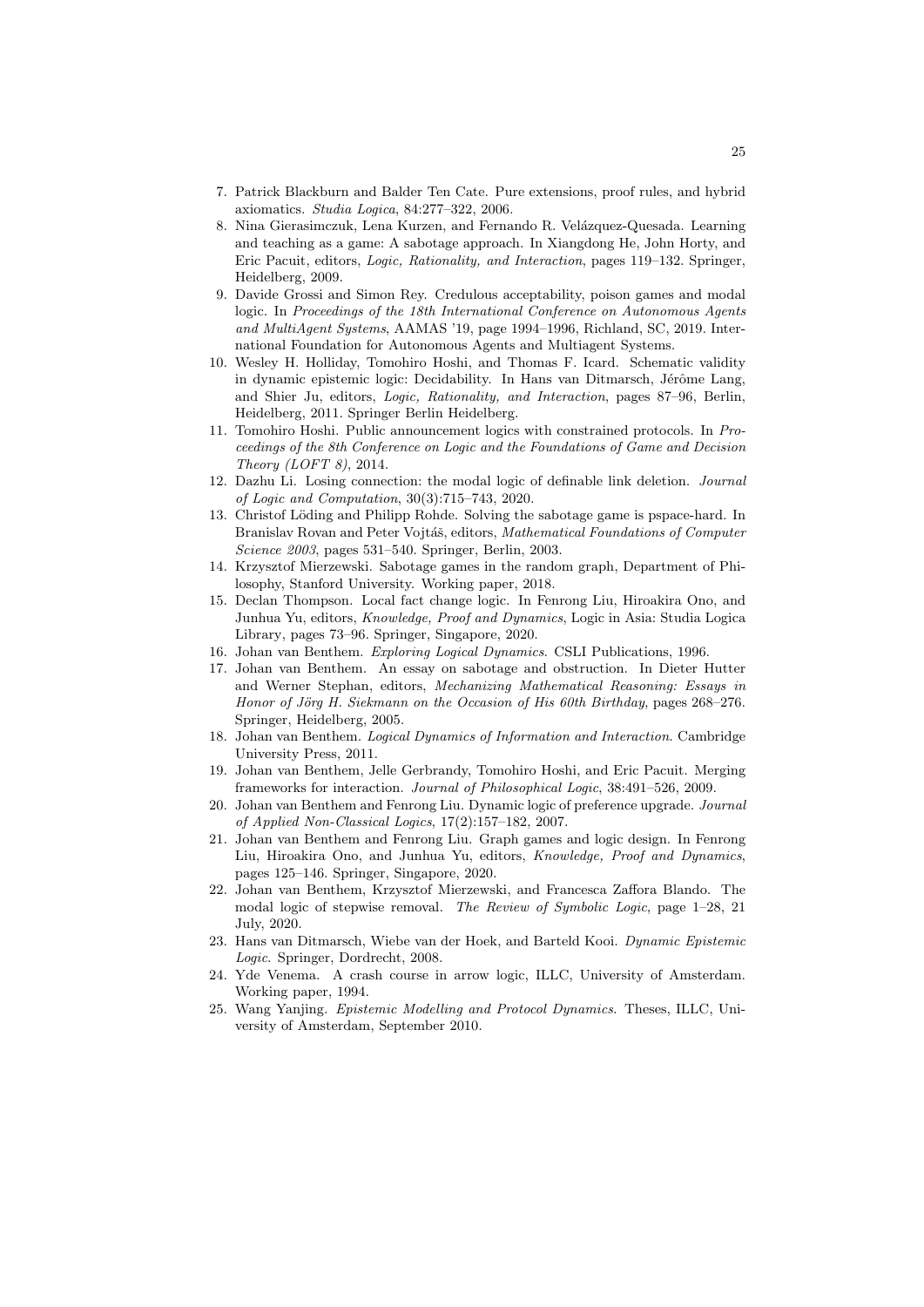<span id="page-25-0"></span>26. Francesca Zaffora Blando, Krzysztof Mierzewski, and Carlos Areces. The modal logics of the poison game. In Fenrong Liu, Hiroakira Ono, and Junhua Yu, editors, Knowledge, Proof and Dynamics, pages 3–23. Springer, Singapore, 2020.

## A Appendix: HSML with general link cutting

The nominal link cutting operator  $\langle a|b \rangle$  in HSML sufficed for proving completeness. But dynamic-epistemic logic has complete systems for general link cutting modalities  $\langle \varphi | \psi \rangle$  that describe the new model after cutting all the links  $\{(w, v) | \mathfrak{M}, w \models \varphi \text{ and } \mathfrak{M}, v \models \psi\}$  simultaneously from a current model, [\[20\]](#page-24-18).

Fact 14 General definable link cutting is not definable in HSML.

Proof. We first extend the SML-bisimulations of [\[4\]](#page-23-0) as follows.

**Definition 16 (HS-bisimulation).** Let  $M_1 = (W_1, R_1, V_1), M_2 = (W_2, R_2, V_2)$ be models for the language L. A relation  $Z \subseteq W_1 \times W_2$  is a HS-bisimulation between  $M_1$  and  $M_2$  if the following conditions are satisfied:

- (a) for atoms: if  $w_1Zw_2$ , then  $w_1 \in V_1(a)$  iff  $w_2 \in V_2(a)$  for  $a \in \text{Prop} \cup \text{Nom}$ .
- (b) forth and back conditions for  $\Diamond$  are as usual.
- (c) forth condition for  $\bullet$ : if  $w_1Zw_2$ ,  $\mathcal{M}'_1$  is a new model obtained from  $\mathcal{M}_1$ by cutting a link, then there exists a new model  $\mathcal{M}_2'$  obtained from  $\mathcal{M}_2$  by cutting a link such that  $w_1 Z w_2$ , where Z is an HS-bisimulation between  $\mathcal{M}_1'$ and  $\mathcal{M}'_2$ . The back condition for  $\blacklozenge$  is the obvious converse.
- (d) All points named by the same nominal are related by Z.

The following is easy to prove by induction on formulas.

Fact 15 HSML-formulas are invariant for HS-bisimulations.

Now we can give a concrete example to prove that  $\langle \varphi | \psi \rangle$  cannot be defined in HSML. Let  $M_1 = (W_1, R_1, V_1)$  with  $W_1 = \{w_1, w_2, w_3\}, R_1 = \{(w_2, w_3)\}, V(p) =$  $\{w_2\}$ ,  $V(a) = \{w_1\}$  for any  $a \in \mathbb{N}$ om.  $M_2 = (W_2, R_2, V_2)$  with  $W_2 = \{v_1, v_2, v_3\}$ ,  $R_2 = \{(v_2, v_3)\}, V(p) = \emptyset, V(a) = \{v_1\}$  for any  $a \in \mathbb{N}$ om. It is easy to see that  $(M_1, w_1)Z(M_2, v_1)$ , which means that any formula  $\alpha$  is true at  $w_1$  iff  $\alpha$  is true at  $v_1$ . However,  $M_1, w_1 \not\vDash \langle p| \top \rangle \blacklozenge \top$ ,  $M_2, v_1 \vDash \langle p| \top \rangle \blacklozenge \top$ , which leads to a contradiction.

Adding a general link cutting operator  $\langle \varphi | \psi \rangle$  to HSML yields a logic GHSML whose syntax is given by

$$
\varphi ::= a \mid p \mid \neg \varphi \mid \varphi \land \varphi \mid \Diamond \varphi \mid \blacklozenge \varphi \mid @_{i}\varphi \mid \langle \varphi | \psi \rangle \alpha
$$

with  $p \in \text{Prop}, a \in \text{Nom}$ . Dual modal operators  $\Box$ ,  $\Box$ ,  $[\varphi|\psi]$  are defined as usual. The truth condition for  $\langle \varphi | \psi \rangle$  is as follows:

$$
(W, R, V), w \models \langle \varphi_1 | \varphi_2 \rangle \psi
$$
 iff  $(W, R', V), w \models \psi$ , where  $R' = R \setminus \{(w_1, w_2) | (W, R, V), w_i \models \varphi_i \text{ for } i = 1, 2\}$ 

The logic GHSML can be axiomatized in the same style as HSML, with the one difference that the link cutting modality is now a primitive of the system, for which we have recursion axioms in standard dynamic-epistemic style:

26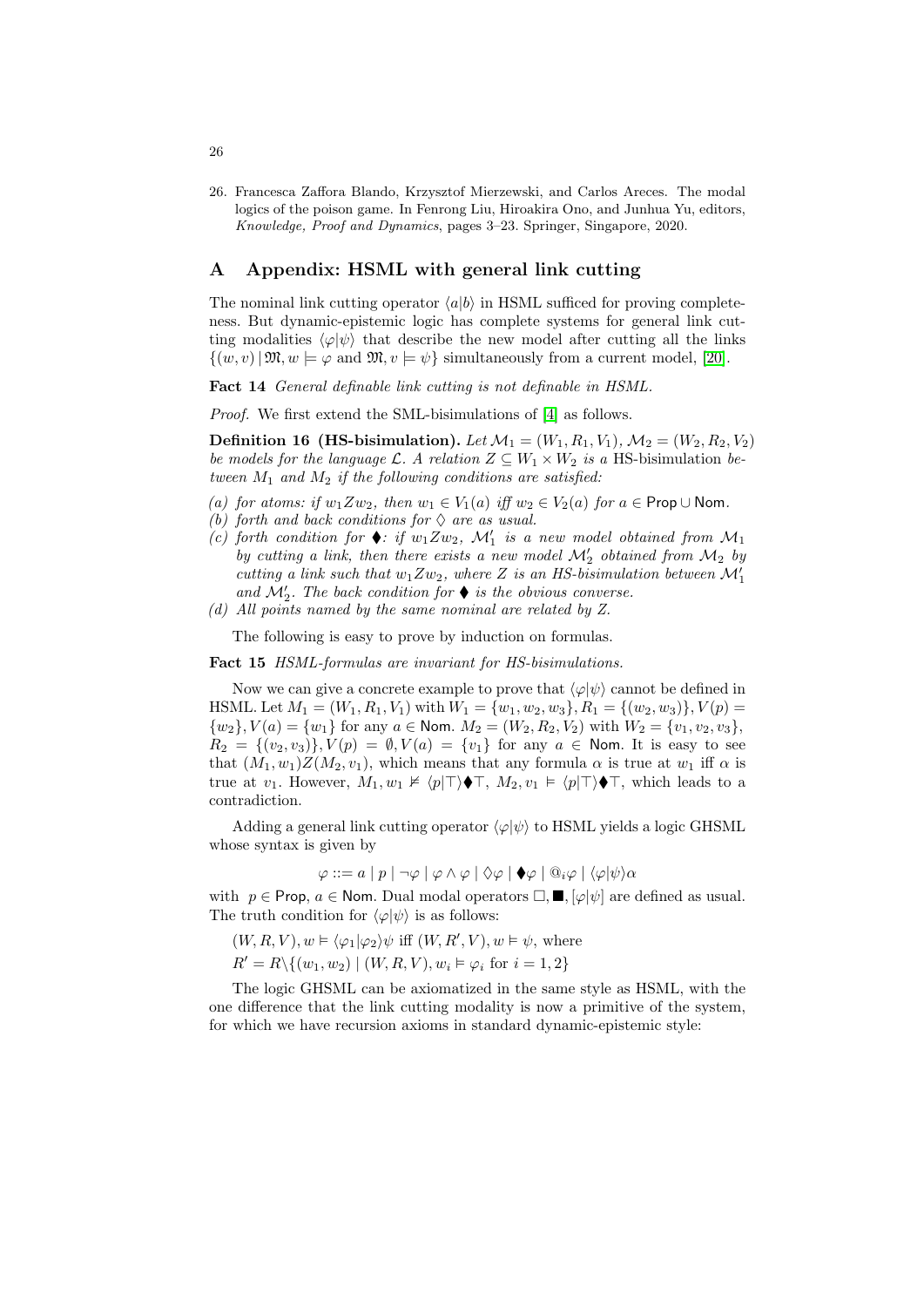- (a)  $\langle \varphi | \psi \rangle a \leftrightarrow a$
- (b)  $\langle \varphi | \psi \rangle p \leftrightarrow p$
- (c)  $\langle \varphi | \psi \rangle \neg \alpha \leftrightarrow \neg \langle \varphi | \psi \rangle \alpha$
- (d)  $\langle \varphi | \psi \rangle (\alpha \wedge \beta) \leftrightarrow \langle \varphi | \psi \rangle \alpha \wedge \langle \varphi | \psi \rangle \beta$
- (e)  $\langle \varphi | \psi \rangle @_{a} \alpha \leftrightarrow @_{a} \langle \varphi | \psi \rangle \alpha$
- (f)  $\langle \varphi | \psi \rangle \Diamond \alpha \leftrightarrow ((\varphi \land \Diamond(\neg \psi \land \langle \varphi | \psi \rangle \alpha)) \lor (\neg \varphi \land \Diamond \langle \varphi | \psi \rangle \alpha))$

A completeness proof can be given for this extended proof system in the same style as the one we gave for HSML, though its details will now be closer to the completeness proof for MLSR in [\[22\]](#page-24-8).

### B Another approach to embedding HSML into MLSR

We assume the setting of Section 5, but now introduce the following notions in order to tighten up the translation provided there.

<span id="page-26-1"></span>Definition 17 (Named Pseudo Transformed models). A named pseudo transformed model  $\mathfrak{M}_P$  is a named MLSR model in which for any  $a, b \in \mathbb{N}$ om, the following formulas are true globally:  $i \to (\Diamond a \to \Box (a \land \neg i)), \neg i \to \Box i,$  $\Diamond(b \land i \land \Diamond a) \rightarrow \neg \Diamond(\neg b \land i \land \Diamond a) \text{ and } b \land \Diamond(i \land a) \rightarrow \textcircled{a}_{b} \neg i \land (\neg b \rightarrow \neg \Diamond a).$ 

A named pseudo transformed model ('nptm', for short) is close to a transformed model, but there are some differences. In an nptm,  $i$ -worlds may have neither successors nor predecessors. But in a transformed model, an i-world must have both a  $\neg i$ -successor and a  $\neg i$ -predecessor. However, in an nptm, if an *i*-world has a successor or a predecessor, it must be a  $\neg i$ -world and unique.

Let  $S$  denote the class of all named pseudo transformed models.

**Proposition 5.**  $\neg i \wedge \text{Tr}(\varphi)$  is satisfiable in a transformed model iff  $\neg i \wedge \text{Tr}(\varphi)$ is satisfiable in a named pseudo transformed model.

*Proof.* First, given a transformed model  $\mathcal{F}(\mathfrak{M}_0)$  and a translated formula  $Tr(\varphi)$ true at a  $\neg i$ -point w in it, by adding norminals to the language and naming all points in  $\mathcal{F}(\mathfrak{M}_0)$ , we get an nptm with  $Tr(\varphi)$  still true at w.

Next, given an nptm  $\mathfrak{M}_P$ , we delete all *i*-points without successors and then add for each *i*-point without predecessors a  $\neg i$ -point linking to it (with no restriction on how atomic propositions except for  $i$  are assigned to these new points). Let  $\mathfrak{M}'_P$  be the resulting transformed model. Then we prove by formula induction that, for any formula  $\neg i \wedge \text{Tr}(\varphi)$  and  $\neg i$ -point in both  $\mathfrak{M}_P$  and  $\mathfrak{M}'_P$ , the formula is true at w in  $\mathfrak{M}_P - B$  iff it is true at w in  $\mathfrak{M}'_P - B$ , where B is a finite subset of *i*-points which are in both  $\mathfrak{M}_P$  and  $\mathfrak{M}'_P$ .<sup>[12](#page-26-0)</sup>

<span id="page-26-0"></span><sup>&</sup>lt;sup>12</sup> Here are the key cases. (a) For  $\Diamond(i \wedge \Diamond \varphi)$ , note that neither adding  $\neg i$ -points to initial i-points nor deleting dead end i-points affects the links that make  $\Diamond(i \land \Diamond \varphi)$  true at w in  $\mathfrak{M}_P$ . Therefore, by the inductive hypothesis,  $\Diamond(i \land \Diamond \varphi)$  is also true at w in  $\mathfrak{M}'_P$ . From  $\mathfrak{M}'_P$  to  $\mathfrak{M}_P$ , the same argument applies. (b) For  $\langle -i \wedge \Diamond \neg i \rangle \varphi$ , note that neither the deleted points nor the added points satisfy  $i \wedge \Diamond \neg i$ , so when evaluating the formula  $\langle -i \wedge \Diamond \neg i \rangle \varphi$ , we can always delete the same points in  $\mathfrak{M}_P$  and  $\mathfrak{M}_P'$  that satisfy  $i \wedge \Diamond \neg i$ . The equivalence follows by the inductive hypothesis.